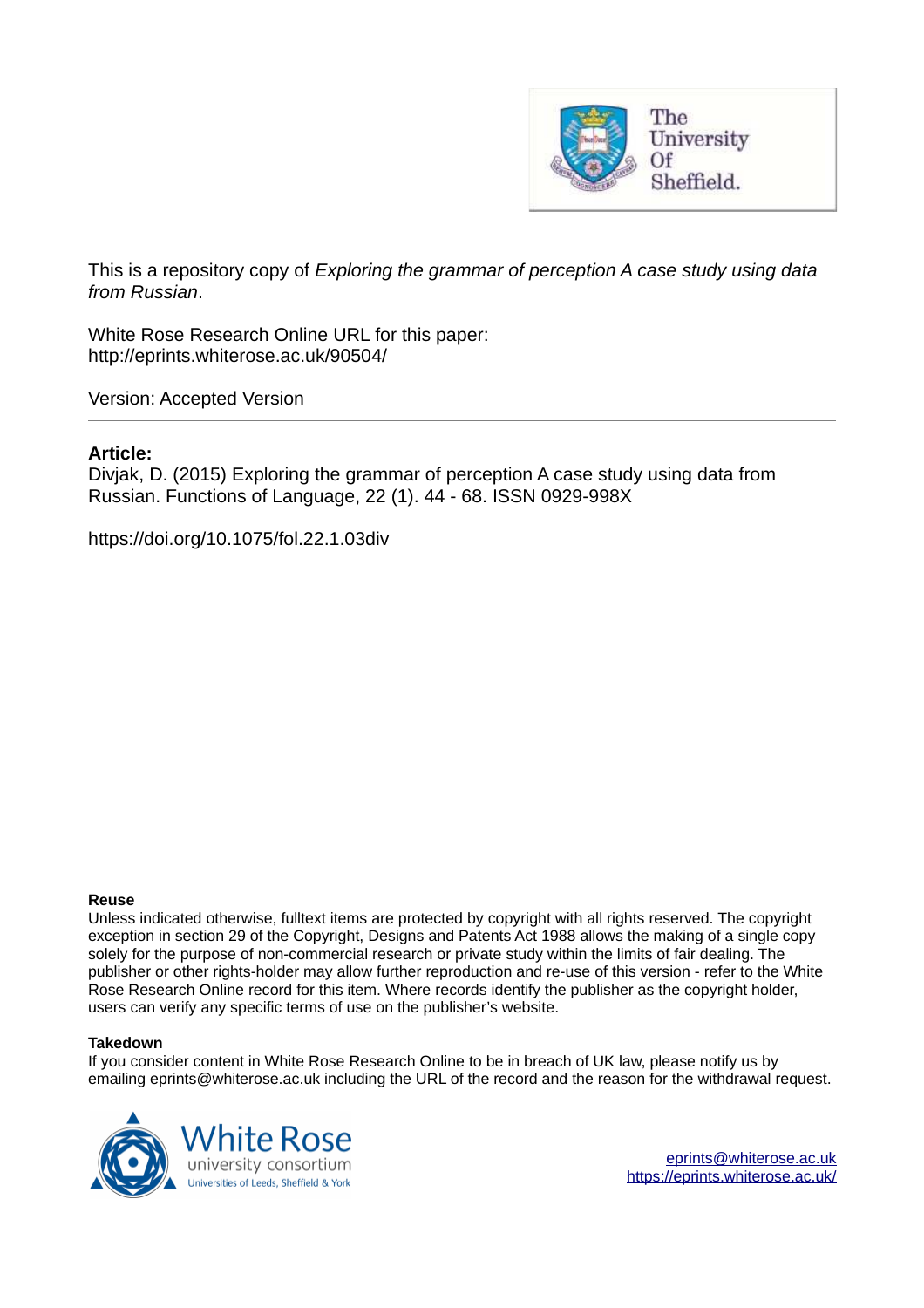## **EXPLORING THE GRAMMAR OF PERCEPTION**

#### **A CASE STUDY USING DATA FROM RUSSIAN**

**Dagmar Divjak [d.divjak@shefield.ac.uk](mailto:d.divjak@shefield.ac.uk)**

2015. [Functions of Language](https://benjamins.com/#catalog/journals/fol) 22 (1): 44-68 [Sensory Perceptions in Language and Cognition](https://benjamins.com/#catalog/journals/fol.22.1)  Edited by Rosario Caballero and Carita Paradis

## **Abstract**

In this paper, I pursue the distributional hypothesis that the meaning of a word is derived from the linguistic contexts in which it occurs and apply it to verbs of perception. Differently from NLP implementations of the distributional hypothesis, I explicitly limit the range of variables to the grammatical domain and chart the way in which verbs of Vision, Hearing and Touch are used, morphologically and syntactically, in a representative sample of corpus data. Some aspects of experience are so central and pervasive that reference to them has grammaticalized (Divjak 2010; see also Newman 2008; Janda & Lyashevskaya 2011).

The aim is, firstly, to determine to which extent a verb's grammatical context alone allows us to classify utterances according to the perception type, and, secondly, to chart the similarities and differences in the verbs' preference for morphological markers and syntactic constructions. If contexts are highly specialized, language structure, as it is witnessed in use, could assist sensory impaired speakers in building up viable representations of concepts, even if sensory experience is lacking. If, in addition, similarities between certain sensory perception verbs are high, sensory impaired speakers could use these similarities to perform analogical mapping across senses and ground concepts relating to the impaired sense in a cognate sensory experience.

The findings are relevant for concept acquisition and representation in general and for concept acquisition and representation in sensory impaired populations, such as the blind, in particular.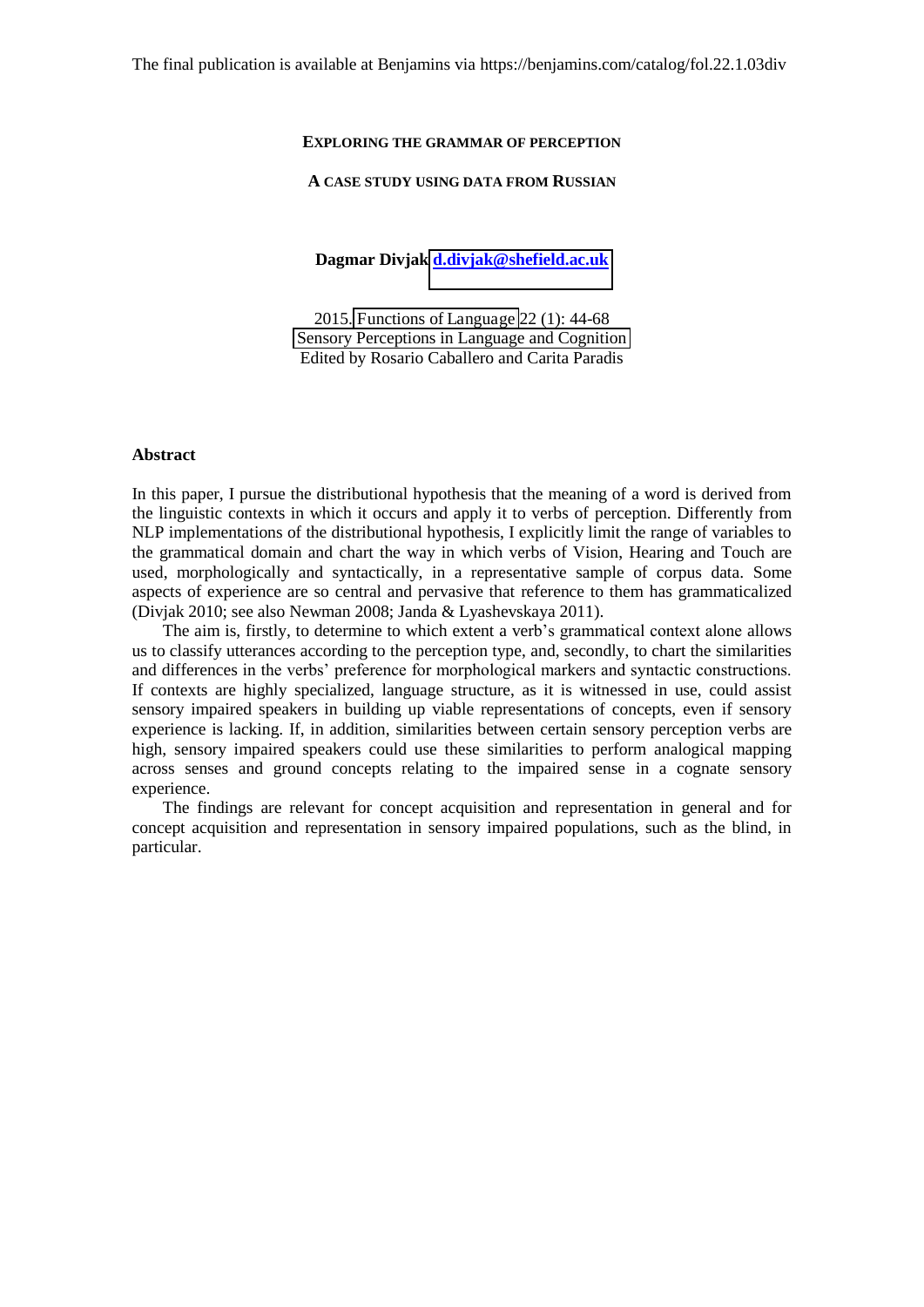### **1. Background**

The human capacity for acquiring and representing meaning has long puzzled philosophers, linguists, psychologists and cognitive scientists alike. Theories for understanding the nature and content of concepts cover a spectrum from innate to empiricist and from purely mentalist to fully embodied. Although empirical approaches to conceptual content acknowledge that concepts are made up of information gathered through our bodies and senses as well as through language, research has foregrounded our modal, sensory-motor experiences, at the expense of our linguistic experience, which is typically considered a-modal within the Cognitive Sciences. After a brief introduction to the building blocks of concepts (Section 1.1), I will present the Distributional Hypothesis (Section 1.2) as a way of capturing the contribution language makes to concept formation.

## 1.1 Concepts, and what they are made of

Concepts, the constituents of thoughts, can be defined, at the most general level, as mental structures corresponding to a specific entity or class of entities, be they concrete or abstract (Matthews 2007). In other words, concepts generalize over experiences. Three sources of information for concept formation are commonly acknowledged, i.e. direct sensory-motor experience (experiencing yourself), indirect sensory-motor experience (witnessing others experience), as well as experience with language.

In recent years, the debate about innate concepts has been reinvigorated as advances in cognitive science have provided new tools for revisiting the dispute (Wilson 2002). Evidence has accumulated that concepts can be acquired on the basis of experience using a few relatively simple general-purpose cognitive mechanisms. The discussion is therefore shifting to the question of which experiences feed into the mix and how much of sensory-motor experience is retained in the mental representation. Recently, Vigliocco et al. (2009) have proposed an account of semantic representations that recognizes affective and linguistic experience in addition to sensory-motor information.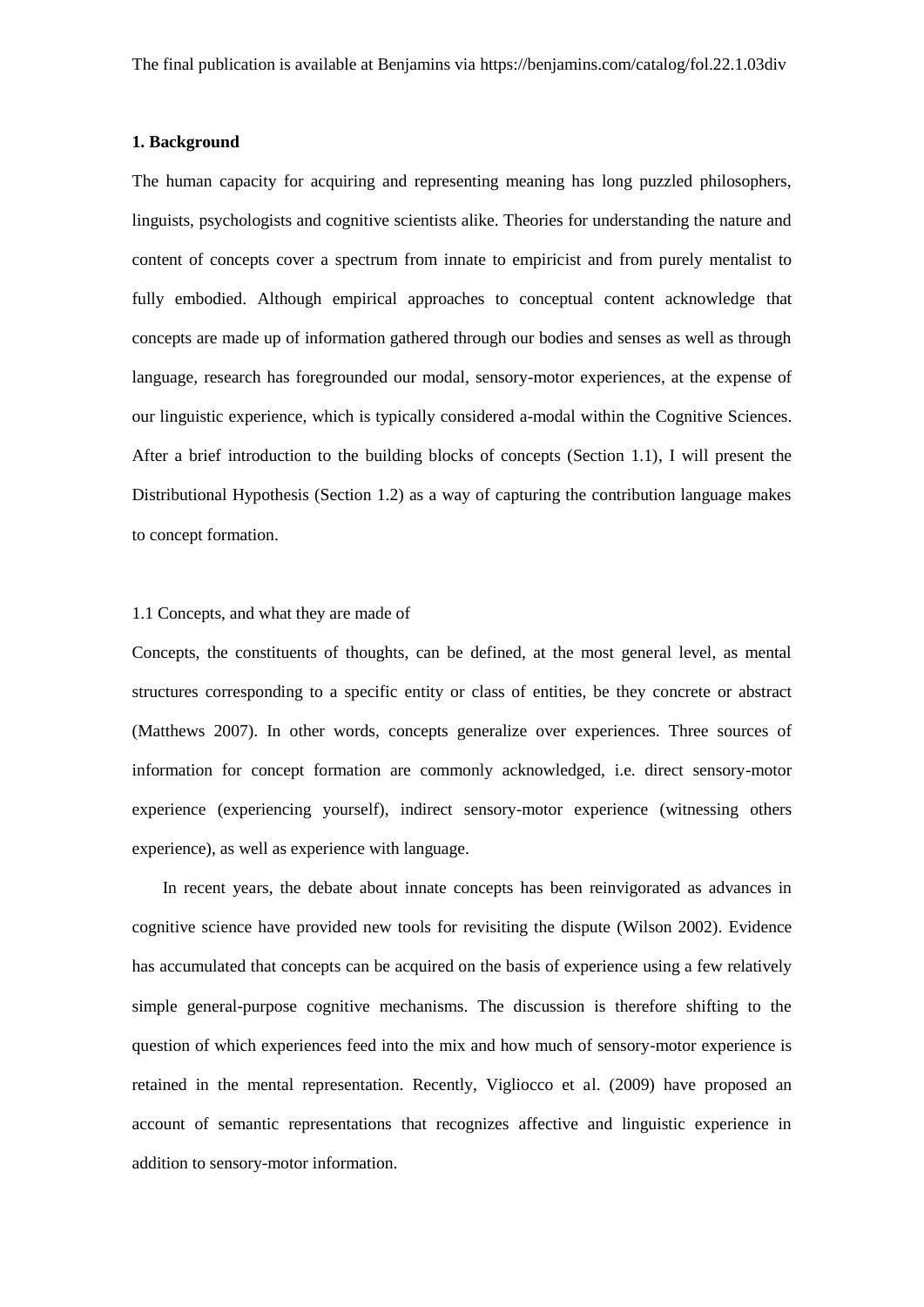With this turn, the question of how meaning is learned from statistical distribution across texts is again gaining popularity in cognitive circles. In this study, I focus on the question of what language has to offer the learners in their quest for the meaning of lexemes and the concepts they give access to.

### 1.2 Distributional learning

The distributional hypothesis (Harris 1954) driving this research question states that the meaning of a word is derived from the linguistic contexts in which it occurs. Words that are more similar in meaning should occur in a larger number of shared contexts.

Existing implementations of the distributional hypothesis are found within research on natural language processing. A range of models has been designed that rely on the distributional hypothesis, with Vector Space Models such as Latent Semantic Analysis (Landauer et al. 1998) and Probabilistic Topic Models (Hofmann 1999) as the best known types in linguistic circles. "Context" is a crucial concept for these models, and it is the property most accounts diverge on. Issues typically discussed in conjunction with "context" relate to its definition and structuring.

The size of the contextual unit taken into consideration in NLP applications varies from two-word windows to an entire text. It has been found that larger contexts yield topical information suited for information retrieval tasks. Smaller contexts, on the other hand, reveal knowledge akin to lexical semantic competence. The structure of the context is typically not taken into account, which has given these implementations the name of "Bag of words"-models. The reason for this is that adding structural information to text requires a non-negligible amount of pre-processing and easily suffers from data sparseness, while the empirical evidence for the supremacy of refined contexts remains scarce (Sahlgren 2008: 47-48).

I use the Behavioural Profiling (BP) implementation of the distributional hypothesis (as presented in Divjak 2003; Divjak 2006; Divjak & Gries 2006; Divjak 2010; see references therein to related work by Gries, Arppe, Janda and collaborators). From the point of view of a linguist, BPs improve on the NLP implementations by narrowing down the context window to a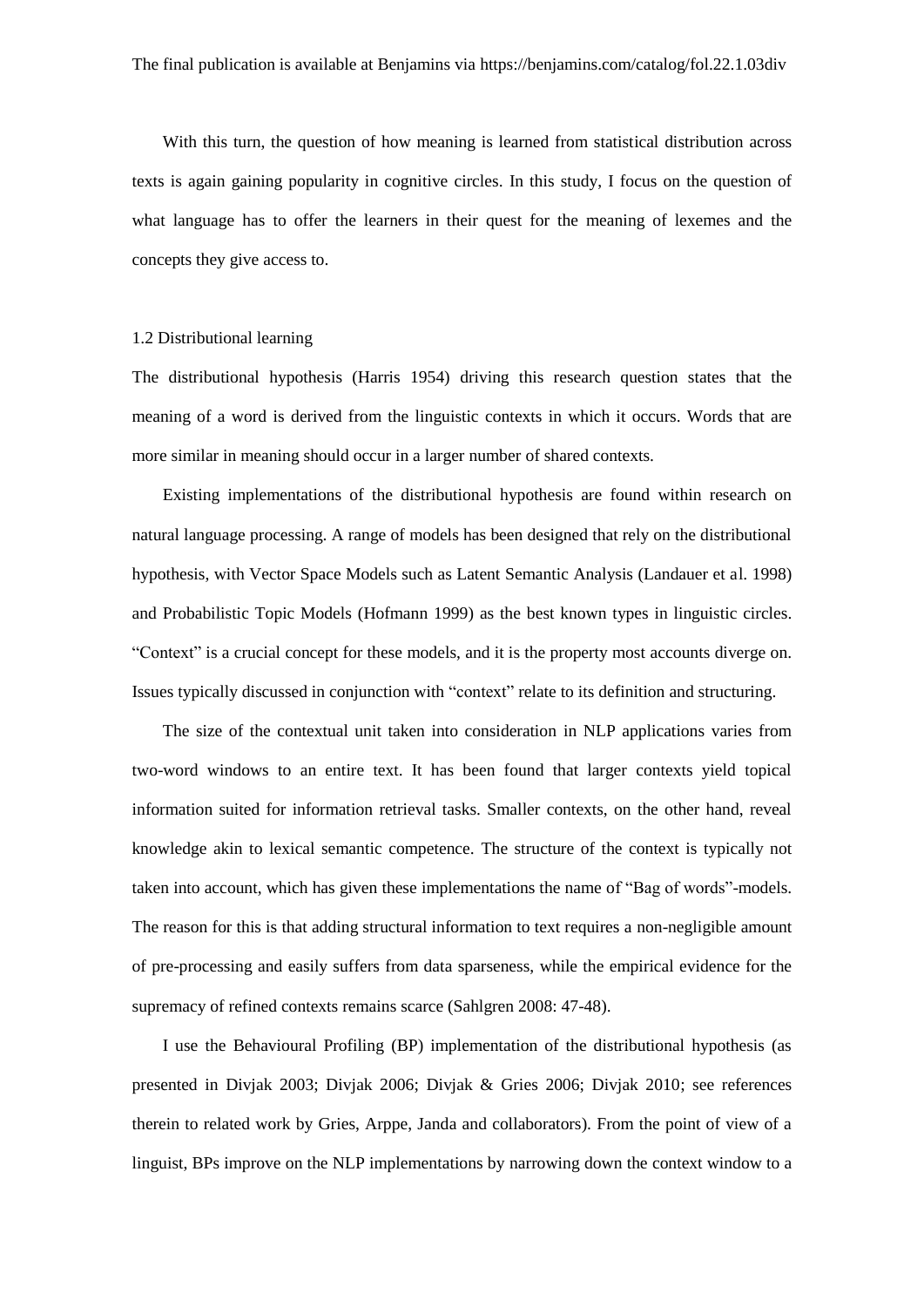"natural" unit of expression, i.e. a sentence or clause, and by annotating the entire context manually for a range of morphosyntactic, syntactic or semantic properties.

Divjak (2006) argues that constructional networks (as used by Apresjan 1967; Levin 1993 and others to delineate semantically similar groups of verbs) reveal coarse-grained meaning similarities and differences between verbs because constructions outline the meaning contours of the verbs that occur in them (different from lexical elements that convey detailed information; see also Li and Brew (2008). Janda & Solovyev (2009) show that one can rely on constructions to distinguish between semantically similar nouns in Russian.

At a lower level of granularity, Šteinfeldt (1970) observed that Russian verbs vary in the frequency distribution of their paradigm forms and Karlsson (1986: 27) concluded on the basis of Finnish data that meaning properties are reflected in the use of forms. In a medium-scale practical application of this idea, Janda & Lyashevskaya (2011) tracked preferences in tense, aspect mood marking (TAM) to delineate semantically coherent subgroups of verbs. Divjak (2010) showed that TAM markings on verbs are the variables that distinguish best between near-synonymous verbs.

The fact that differences in the morphosyntactic and syntactic distribution of verbs are connected to the verbs' semantics provides learners with a more powerful bootstrapping device for acquiring lexical meaning (cf. Landau & Gleitman 1985); if the meaning of a lexeme is not exclusively accessed through the meaning of other lexemes but is accessible through morphosyntax and syntax as well, infinite regress is avoided. For this reason, I will limit myself to a BP of morphosyntactic and syntactic properties in this paper, leaving semantic properties for future investigation.

Of course, representations of meanings of words induced from analysis of textual data on morphosyntactic and syntactic properties alone are without doubt "bloodless and sterile" (Landauer et al. 1998). There is however growing evidence that much sensory and bodily experience is encoded in language (Louwerse & Jeuniaux 2010). Language users can thus rely on the linguistic system as a shortcut to the perceptual system (Louwerse 2011). Some go as far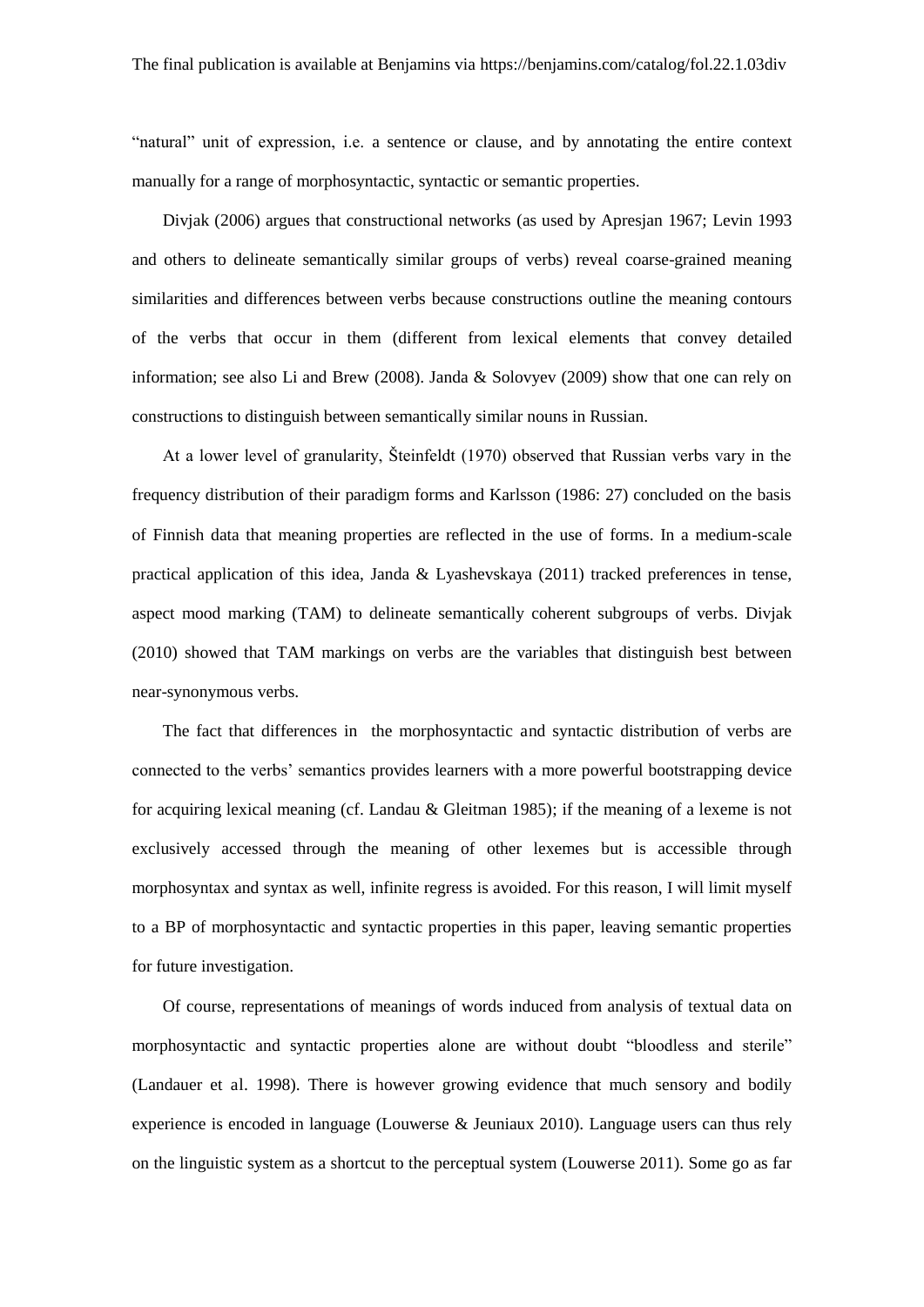as to claim that perceptual and distributional streams of data are redundant streams and speakers can attend to either type (Riordan & Jones 2010).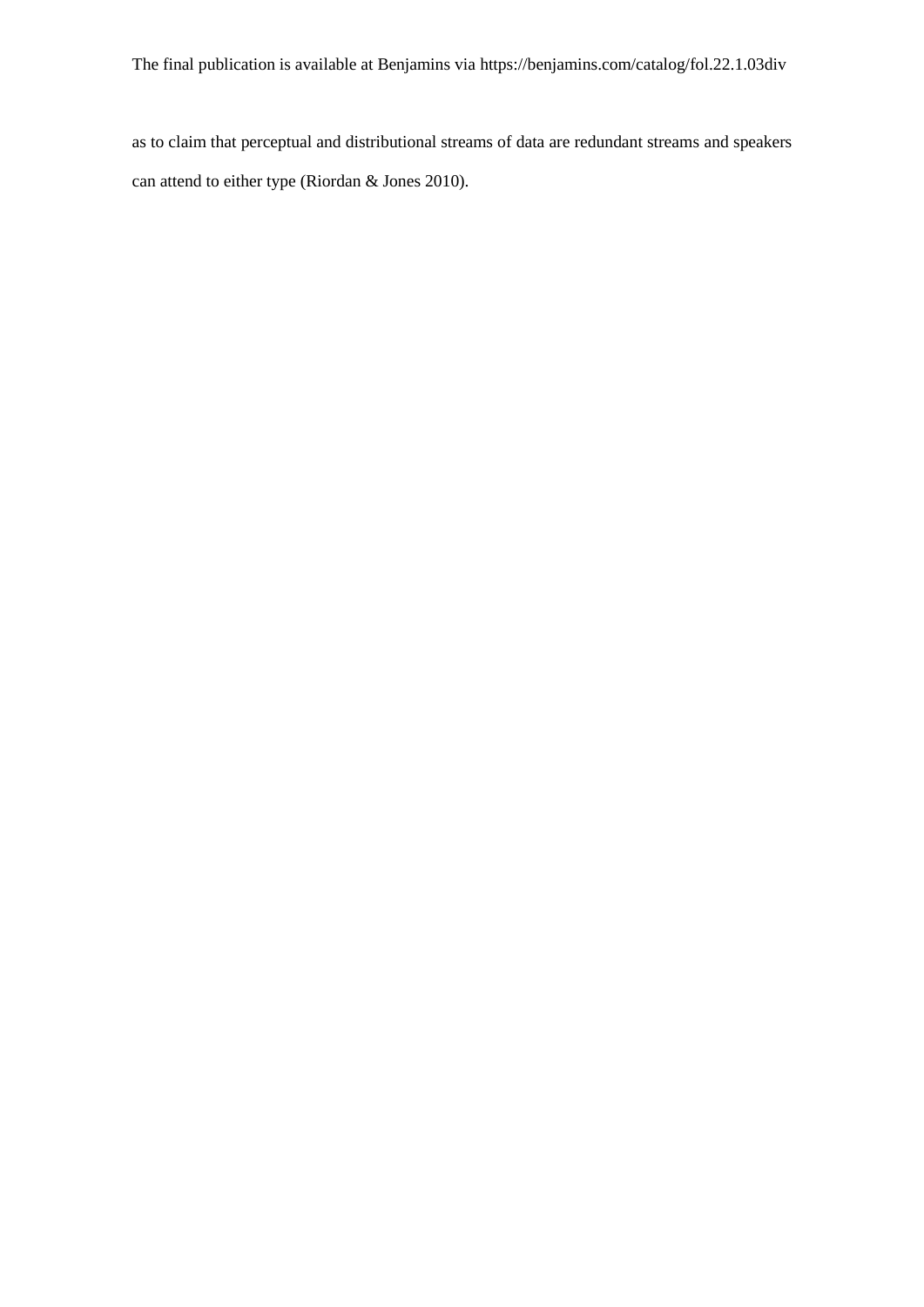#### **2. Data & Method**

I analyse usage data of Russian verbs of seeing, hearing and touching to determine whether grammar distinguishes clearly between these verbs while allowing them to share a common constructional base that would facilitate drawing conceptual and experiential analogies.

#### 2.1 Verb selection

In English, it seems straightforward to select the members of the agentive/experiential Vision, Touch and Hearing pairs, i.e. look/see for Vision, touch/feel for Touch and listen/hear for Hearing. In Russian, selecting the basic verbs in each category and determining the most neutral perfective counterparts is a task riddled with difficulty, in particular for the domain of Touch. The relation between touch and feel in English and between the equivalents for these verbs in Russian is not identical to the relation we find in look/see and listen/hear and their Russian equivalents: Feel covers a much broader domain outside its primary area of tactile perception than see and hear do. A detailed analysis of the differences remains outside the scope of this study.

In Russian, perception verbs seem to form a network, rather than pairs, both lexically and aspectually. I settled for the three "main"<sup>1</sup> senses (Vision, Hearing, Touch) as expressed by means of the most frequent verbs (see Table 2 below) that participate in a voice-like opposition (Agent/Experiencer, i.e. look vs see, listen vs hear, touch vs feel) and an aspectual opposition (imperfective/perfective), yielding the 3 pairs presented in Table (1).

| Perception type | Agentive perception |            | Experiential perception |            |
|-----------------|---------------------|------------|-------------------------|------------|
|                 | Imperfective        | Perfective | Imperfective            | Perfective |
| <b>VISION</b>   | smotret'            | posmotret' | videt'                  | uvidet'    |
| <b>HEARING</b>  | slušať              | poslušať   | slyšať                  | uslyšať    |

**Table 1.** The six perception verb pairs in Russian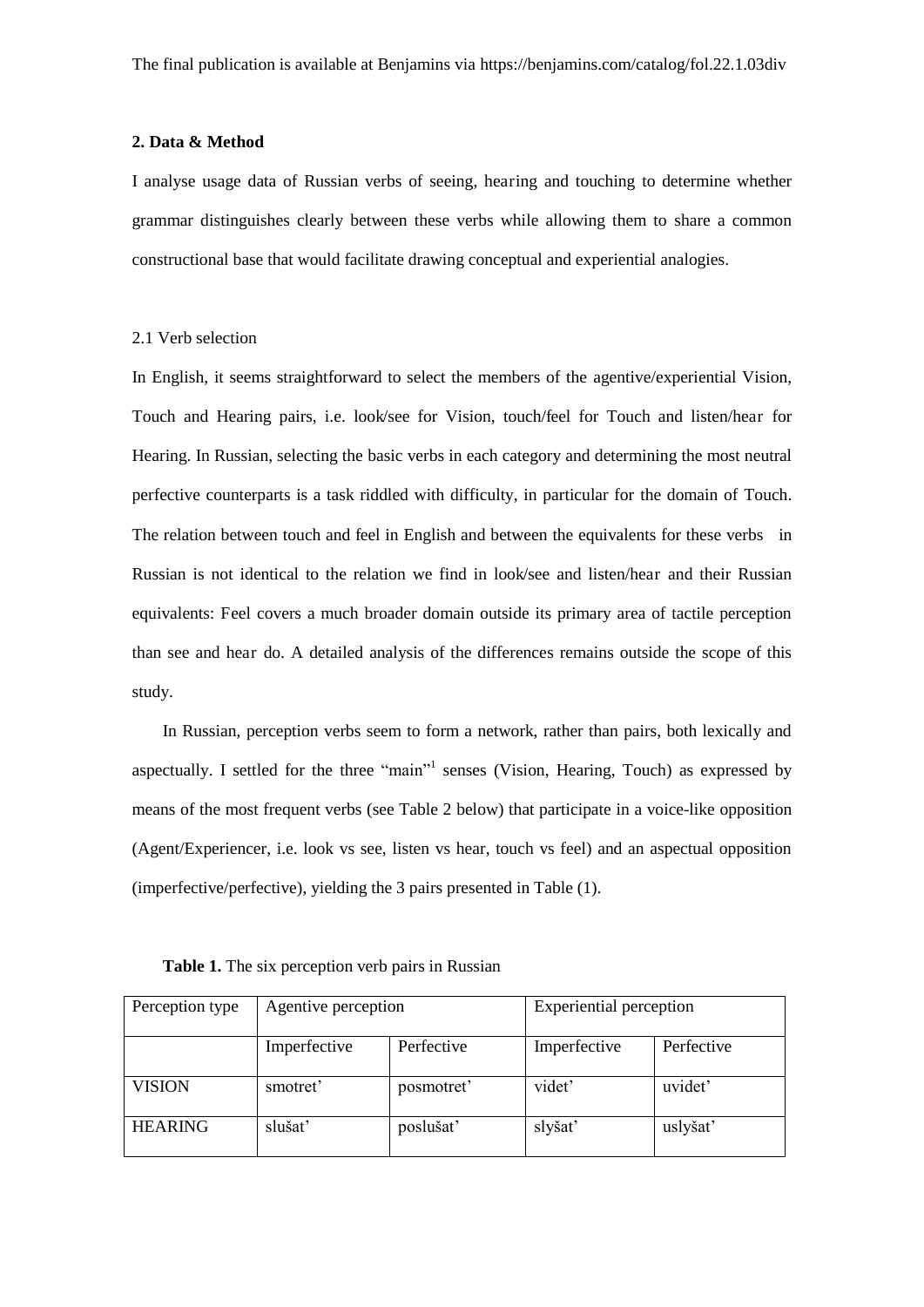| <b>TOUCH</b><br>trogat | potrogat//tronut | čuvstvovat | počuvstvovat |
|------------------------|------------------|------------|--------------|
|------------------------|------------------|------------|--------------|

According to Nesset et al. (2008), agentive verbs prefer po- prefixation while their experiential counterparts attract **u**-. This generalization holds for Vision that contrasts agentive **posmotret'** with experiential **u**videt' and Hearing where we observe agentive **poslušat'** but experiential  $\mathbf{u} s/v \check{s}at'$ . The domain of Touch behaves differently as it can employ po- for perfectivizing both agentive and experiential perception, i.e. potrogat' vs počuvstvovat', while also offering the more frequently used perfective *tronut*.<sup>2</sup>

In what follows, I provide an example for each verb; first of the agentive verb and then of the experiential one.

## VISION:

Я долго не решался и *посмотрев* на небо понял — стоит попробовать.  $(1)$ [Женщина + мужчина: Психология любви (форум) (2004)] I took a long time to decide but having looked at the sky I understood  $-$  it is

worth a try.

Николай повернулся и побрел в комнату, догадываясь уже, кого он там  $(2)$ увидит. [Евгений Лукин. Delirium tremens (Страсти по Николаю) (1997)] Nikolaj turned around and wandered off into the room, already guessing who he'd see there.

## **HEARING:**

 $(3)$ В магазинах, ларьках и на рынках никто не желает специально для меня срывать целлофан с компакт-диска и ставить CD на плейер, чтобы я чегото там послушал. [В. А. Александр. Музыка через трубочку (1997) // «Столица», 1997.06.10]

In the shops, stands and on markets no one is particularly keen to rip the plastic off a CD for me and to put the CD in the player, so that I could listen to it there.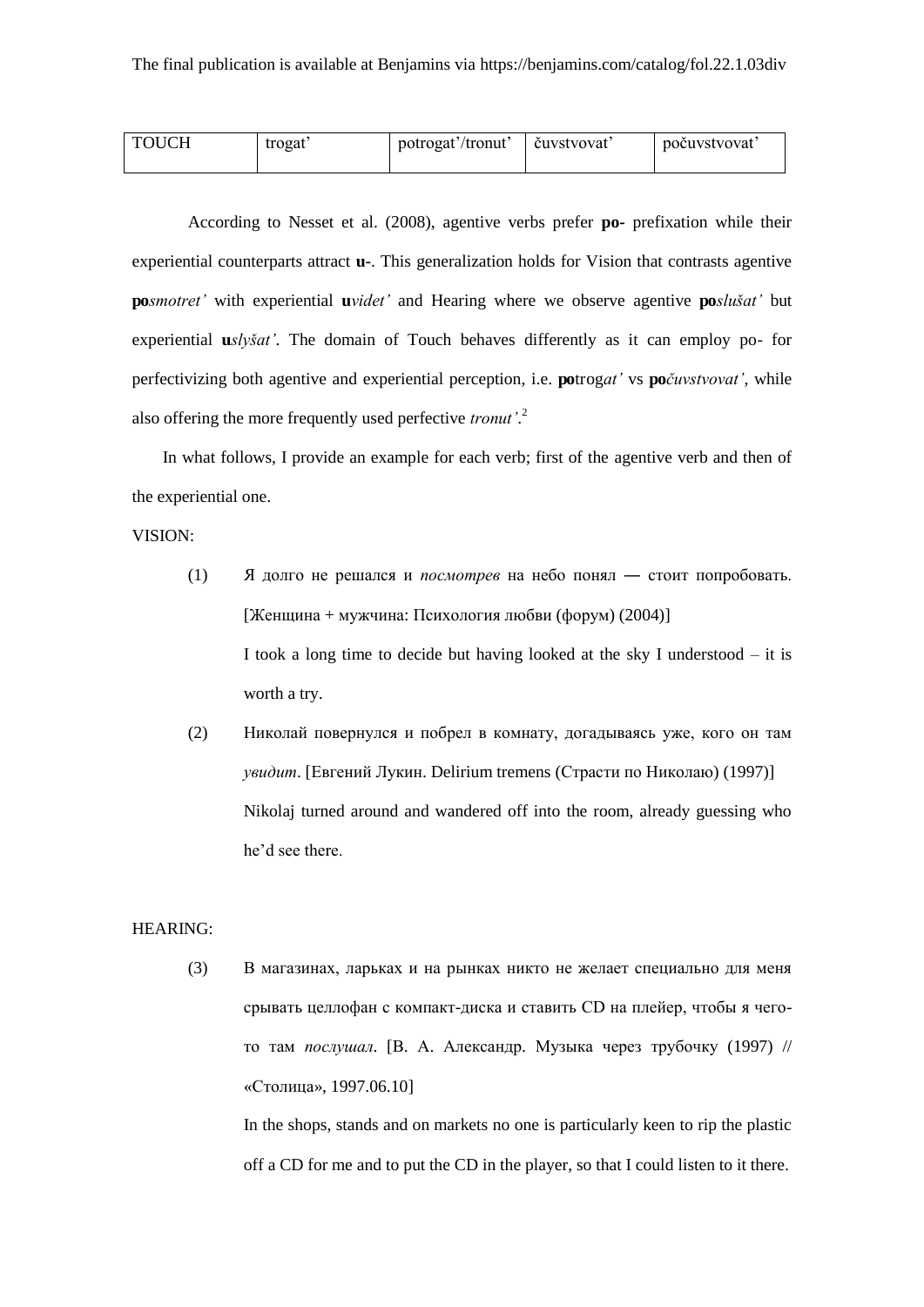$(4)$ Именно там меня услышал дирижер Даниэль Баренбойм, с которым я потом пела в Берлине. [Русская дива (2003) // «Лебедь» (Бостон), 2003.11.01] It's there that director Daniel Barenboim heard me, with whom I later sang in Berlin.

## TOUCH:

- Он нежно тронул жену за плечо и добавил грудным голосом: [Леонид  $(5)$ Юзефович. Дом свиданий (2001)] He tenderly touched his wife on the shoulder and added in a deep voice:  $(...)$
- $(6)$ До 32000 человек [...] почувствовали в пик морозов недостаток тепла в квартирах. [Горячая тема. Мороз ломает зубы о марийские теплотрассы (2003) // «Марийская правда» (Йошкар-Ола), 2003.01.10] Up to 32 00 people felt, at the peak of the cold spell, the lack of warmth in their apartments.

There are, however, many more verbs available to express Touch; these are listed below with their English translation (taken from the Oxford Russian-English dictionary) but will remain outside the scope of this article because they do not categorize the event at the basic level of categorization. Apart from *čuvstvovat* '/počuvstvovat' ('feel, sense'), illustrated in (6), which is not touch specific and can also be used for smell<sup>4</sup>, experiential feeling can be encoded with *oščuščat'/oščutit'* ('feel, sense, experience'), *osjazat'* ('feel')<sup>3</sup>, and vulgar *čujat'/počujat'* ('scent, smell'; (fig) 'sense, feel'). Agentive touching is not only rendered by *trogat'/potrogat'* or tronut' ('touch') as illustrated in (5), but also by (pri)kasat'sja/(pri)kosnut'sja ('touch lightly'), ščupat'/poščupat' ('feel for, touch, probe'), šarit' ('grope about, feel, fumble') as well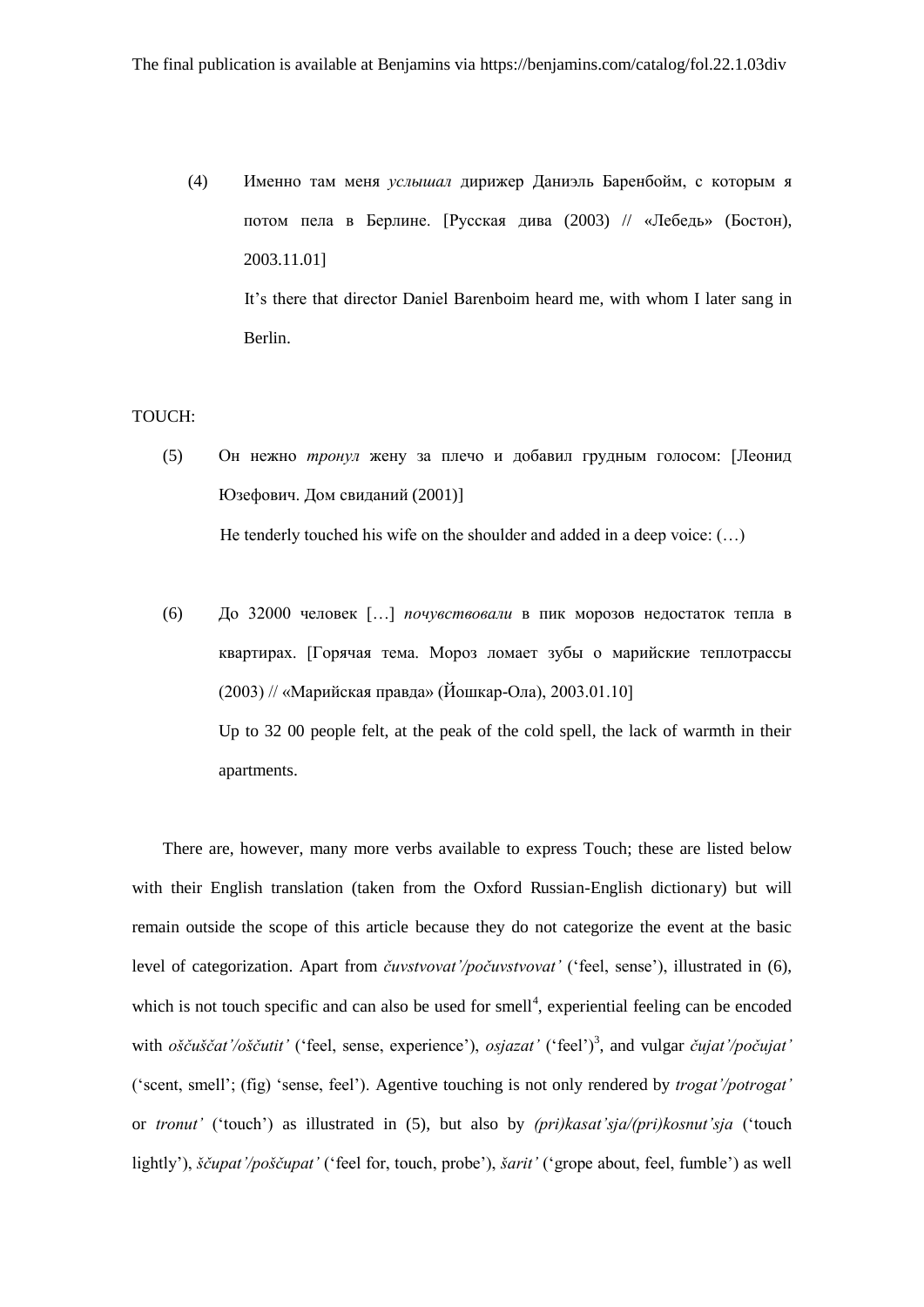as probovat'/poprobovat' ('test'; again, not touch specific). All of these verbs combine with a range of prefixes to form perfectives.

## 2.2 Corpus data

Data on the 6 most general verb pairs were extracted from the Russian National Corpus (RNA). A contemporary 78-million-word written subcorpus was set, spanning the period 1992-2012; the entire 10-million-word oral subcoprus was used to ensure a large enough number of observations. The subcorpora were searched for each lexical item used as "Verb".

An overview of the overall frequencies of occurrence is given in Table (2) that shows frequency of mention supremacy of Vision over Hearing, followed by Touch; of experiential perception over agentive perception; and of imperfective aspect over perfective aspect within written data. In the oral corpus, a similar trend is identified, except for agentive listening versus experiential hearing that seem to be equally frequent.

| <b>Perception</b> | Verb       | <b>Type</b>         | <b>Aspect</b> | #<br>in<br>written | #<br>in<br>oral |
|-------------------|------------|---------------------|---------------|--------------------|-----------------|
|                   |            |                     |               | subcorpus          | corpus          |
| Vision            | Videt'     | <b>Experiential</b> | Impf          | 134,004            | 30,382          |
|                   | Uvidet'    | <b>Experiential</b> | Pf            | 61,746             | 5302            |
|                   | Smotret'   | Agentive            | Impf          | 95,540             | 20,204          |
|                   | Posmotret' | Agentive            | Pf            | 42,318             | 12,400          |
| Hearing           | Slyšat'    | <b>Experiential</b> | Impf          | 34,520             | 13,480          |
|                   | Uslyšať    | <b>Experiential</b> | Pf            | 22,526             | 1768            |
|                   | Slušat'    | Agentive            | Impf          | 29,696             | 13,744          |
|                   | Poslušať   | Agentive            | Pf            | 6542               | 3512            |
| Touch             | Čuvstvovať | <b>Experiential</b> | Impf          | 33,730             | 3742            |

Table 2. Raw frequencies per verb in the RNC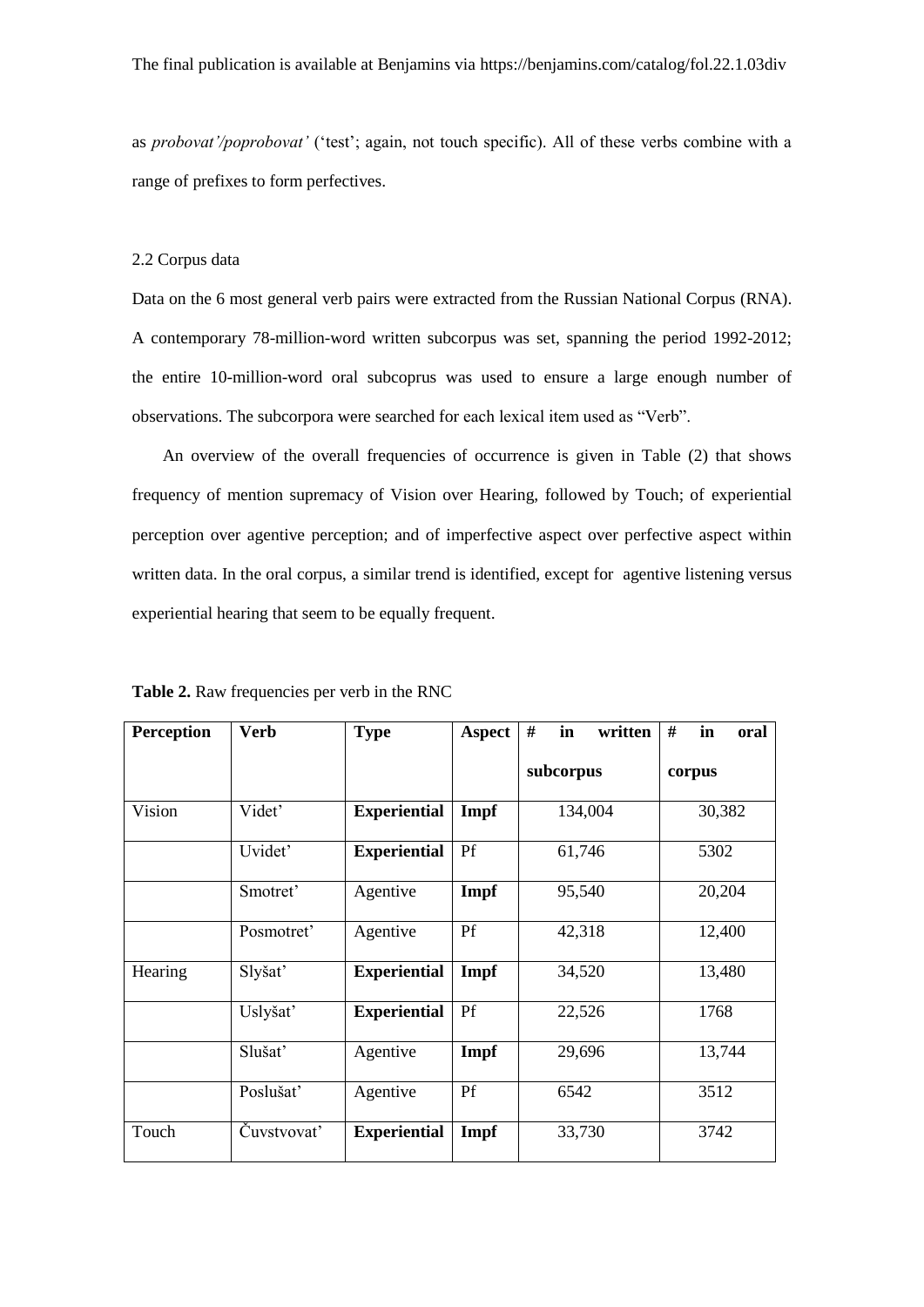| Počuvstvovať   Experiential |          | <b>Pf</b> | 16,638 | 910  |
|-----------------------------|----------|-----------|--------|------|
| Trogat'                     | Agentive | Impf      | 4588   | 1466 |
| Tronut'                     | Agentive | Pf        | 3854   | 488  |

 The first 1000 examples per lexeme were downloaded and the samples were further cleaned to leave 1 per author, which ensures independence of observations; finally, the cleaned samples were randomized and the first 300 examples per perception type were selected. Seven observations were excluded,<sup>5</sup> yielding a dataset of 893 observations in total.

#### 2.3 Annotation

As explained in Section 1.2, it is the aim of this paper to explore to which extent the grammaras-bootstrapping device would aid in acquiring verbs of perception, i.e. to establish whether language distinguishes grammatically between Vision, Hearing and Touch (and not only between look and see, which Landau and Gleitman (1985) established for English) and to find out where the parallels are and where the differences lie. For this reason the extractions were annotated for so-called "skeletal" information only (Divjak 2006), as summarized in Table (3).

|             | <b>Variable</b> | Variable level label                                                                         |
|-------------|-----------------|----------------------------------------------------------------------------------------------|
|             | (levels)        |                                                                                              |
| <b>Verb</b> | aspect $(2)$    | (imperfective, perfective)                                                                   |
|             | mode $(6)$      | (infinitive,<br>indicative, imperative, conditional,<br>gerund,<br>participle <sup>6</sup> ) |
|             | tense $(5)$     | (past, present, future, non-past, none')                                                     |
|             | number $(3)$    | (singular, plural, none)                                                                     |
|             | person $(4)$    | (1, 2, 3, none)                                                                              |

**Table 3.** Variables and variable levels included in the sample annotation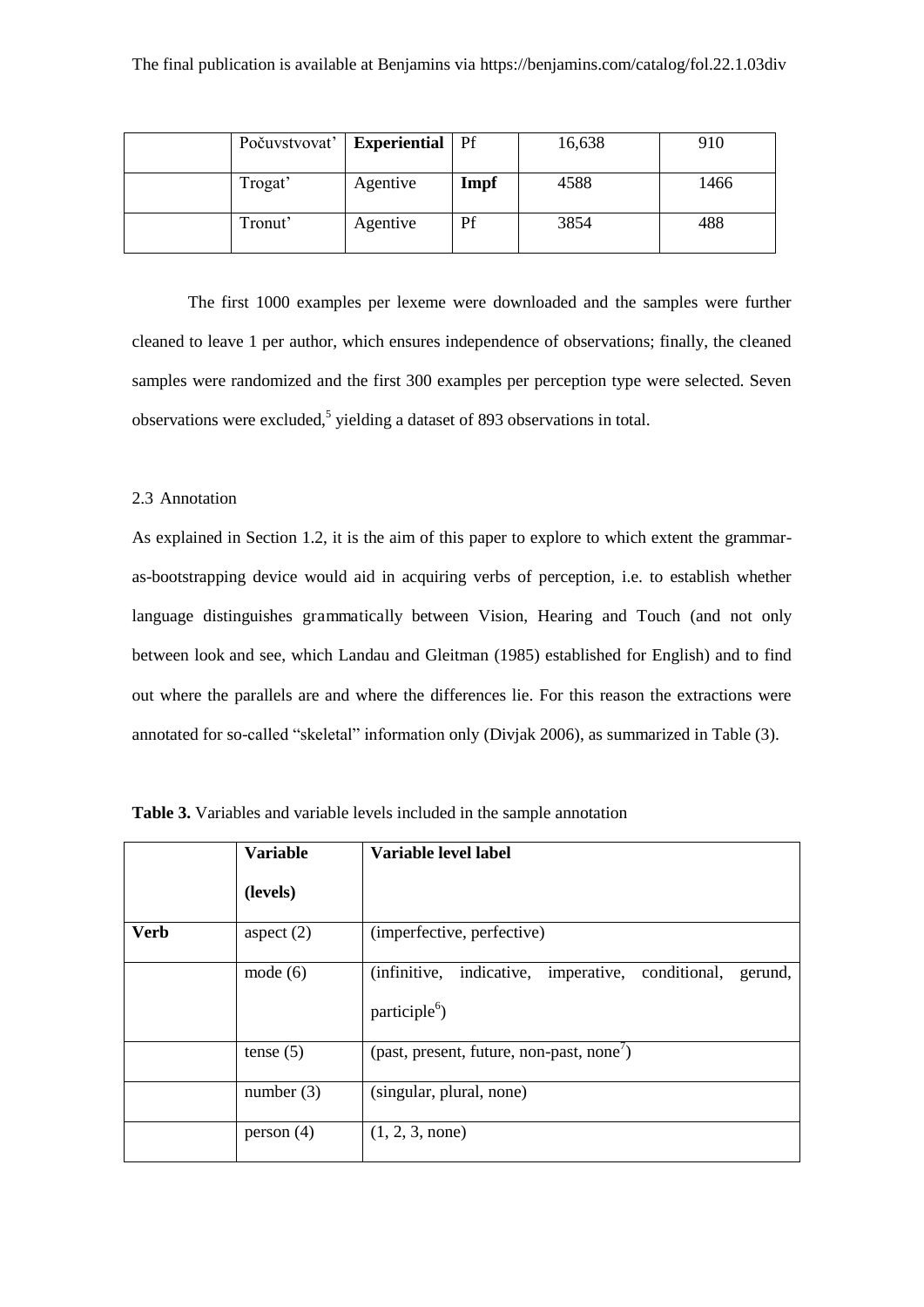|                     | voice $(2)$        | (agentive, experiential)                                                 |
|---------------------|--------------------|--------------------------------------------------------------------------|
|                     |                    |                                                                          |
| <b>Construction</b> | polarity (2)       | (negative, positive)                                                     |
|                     |                    |                                                                          |
|                     | argument           | (lexeme as adjective, lexeme as adverb, verb only, verb                  |
|                     | structure<br>types | followed by adjective/adverb, verb followed by noun, verb                |
|                     | (9)                | followed by direct object, verb followed by preposition, verb            |
|                     |                    | followed by that-clause, verb followed by adverbial clause) <sup>8</sup> |
| <b>Situation</b>    | situation $(2)$    | (spoken, written)                                                        |

Most of the variables and variable levels listed in Table (3), except for Construction, need no further explanation. Examples of each of the constructions identified in the table under "argument structure type" are given below in  $(7)$  through  $(15)$ .

(7) [transitive use of verb: verb with direct object]

Для того чтобы послушать птичье пение, нужно поселиться в окрестностях поселка Морское, например в отеле «Досуг», расположенном на берегу залива. [Янтарный край России (2000) // «Туризм и образование», 2000.06.15] To hear bird song, you have to settle in the vicinity of the settlement Morskoe, for example in hotel "Leisure" that is situated on the bank of the bay.

(8) [intransitive use of verb: verb only]

Охлобвстин [sic], муж Качанов снял вот в сентябре / всех приглашаю / кто слышит и видит / так вот / [Беседа Д. Диброва с И. Охлобыстиным в эфире телепередачи «Антропология», НТВ // Архив Хельсинкского университета, 1999]  $\left[\ldots\right]$  I invite everyone who can hear and see  $\left[\ldots\right]$ 

(9) [verb followed by adverbial clause]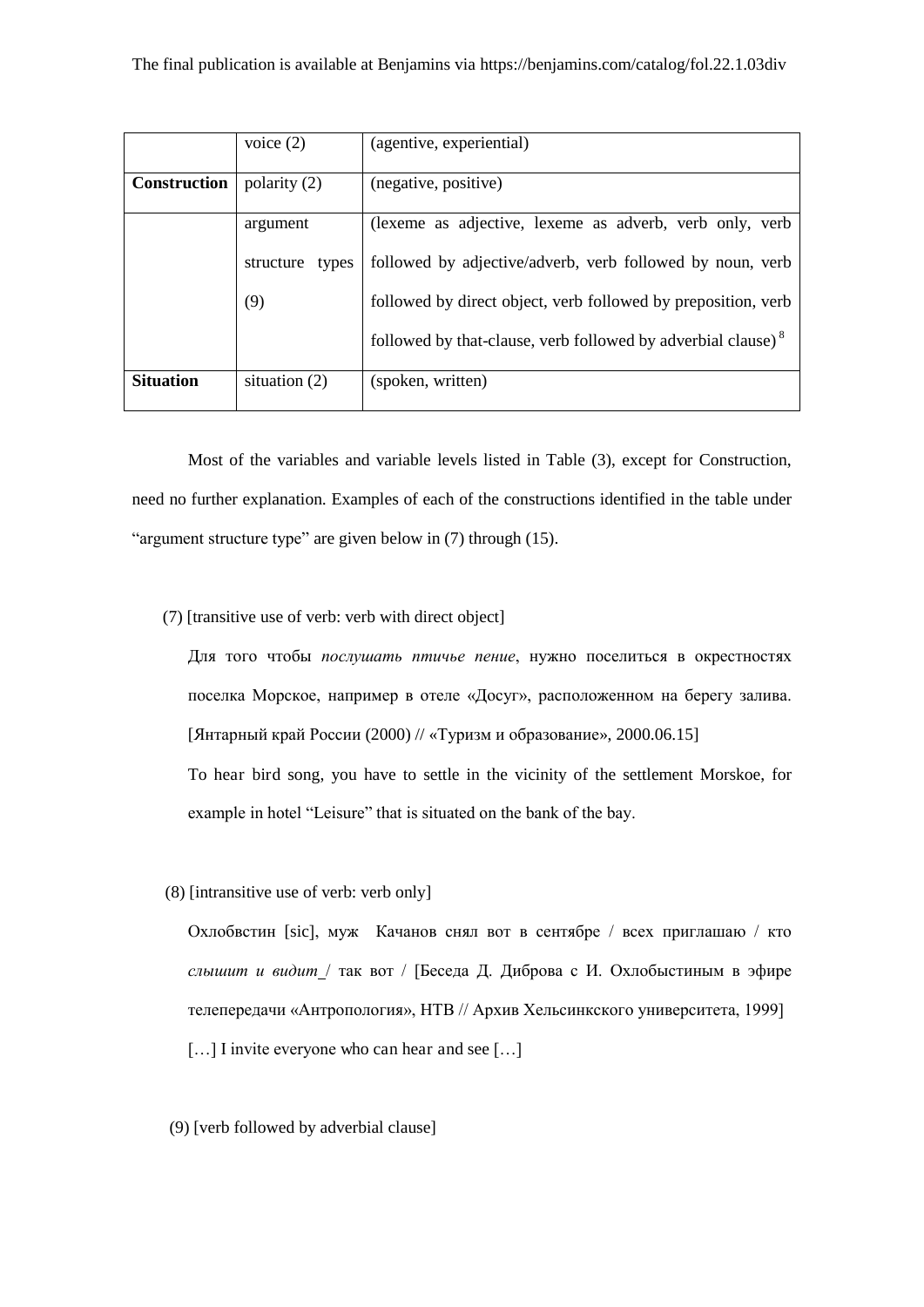Я вчера в книжном магазине видела, как одна женщина покупала своему ребенку vчебники за 4-5 класс, хотя он учится во втором. [Надежда Куртинина, Марина Булгакова. Кризис глазами детей (1998) // «Нижегородские губернские ведомости», 1998.09.111

I saw yesterday in the bookstore how one lady bought her child a textbook for  $4<sup>th</sup>$  or  $5<sup>th</sup>$ grade, although he's only in  $2<sup>nd</sup>$  grade.

 $(10)$  [verb used as adverbial participle]

С ней пела московская 17 — летняя молодежь, которая, видимо, от мам и пап в хромосомном наборе получила тягу к ритмам в стиле «Ра-ра-распутин... ». [Парк культуры (1997) // «Столица», 1997.06.17]

With her sang the 17-year old Moscow youth, who clearly received in their chromosome set from mom and dad an inclination for rhythms of the style "ra-ra" Rasputin ..."

 $(11)$  [verb followed by pronoun "self" and noun (in instrumental)]

Для молодежи очень важно не чувствовать себя неудачниками, никто не хочет быть таким как он, и они начинают задумываться о том, что для этого надо делать. [Елена Елкина. Эпика 2001 (2001) // «Рекламный мир», 2001.12.25] It is very important for the youth not to feel (like) failures  $(\ldots)$ 

(12) [verb followed by pronoun "self" and adjective (in instrumental) or by adverb] Внимание Франсуа Миттерана было столь же острым, но в нем часто была ирония, дистанция, так что ты чувствовал себя одновременно польшенным и задетьим ... [Екатерина Демьянова, Алексей Каменский. Миттеран и его эпоха (1996) // «Коммерсанть-Daily», 1996.01.20]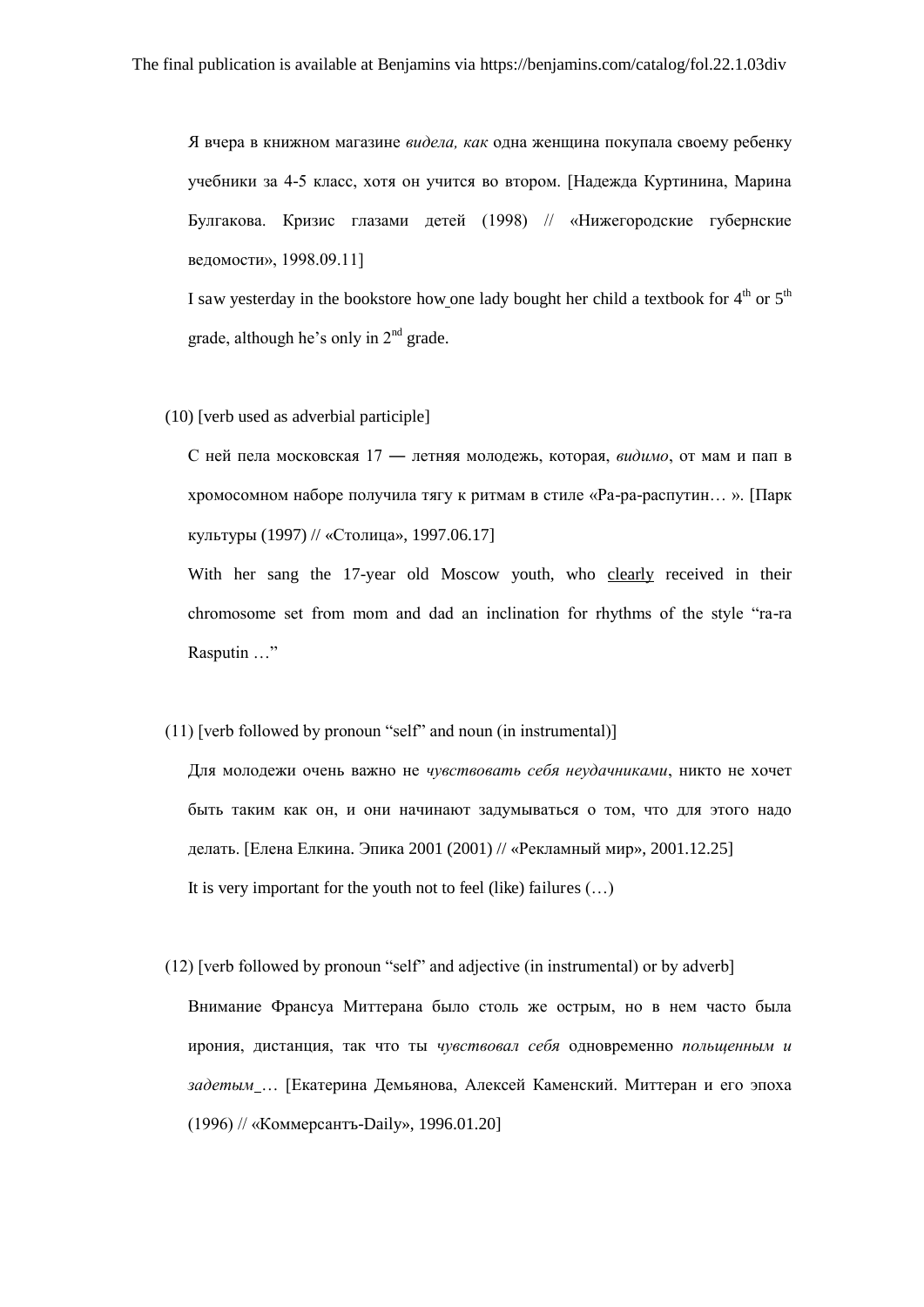The attention of Mitterand was so sharp, but in it there was often irony and distance, so that you felt at the same time flattered and offended …

#### (13) [verb used as adjectival participle]

Мужчина должен быть мыслящим и *чувствующим человеком*, ощущающим себя неуютно, если где-то происходит несправедливость. [Ольга Митина и др. Идеология маскулинности в России: постановка проблемы и экспериментальное исследование (2003) // «Общественные науки и современность», 2003.04.30] A man has to be a thinking and feeling person, who feels uneasy if something unfair happens.

## (14) [verb and prepositional phrase]

Потом мы долго лежали и молча *смотрели на* свечи, на то, как свет пламени играет на коже. [Ольга Зуева. Нас любовь кружила до утра // «Даша», 2003] Afterwards we lay there for a long time and looked at the candles, at how the light plays with flames on the skin.

## (15) [verb followed by that-clause]

Когда ты скажешь эту фразу 10-й раз, *почувствуешь, что* говоришь правду. [Егор Михалков-Кончаловский: Гуталин и пылесос как средства борьбы со стрессом (1997) // «Здоровье», 1997.12.15]

When you'll have said this phrase the  $10<sup>th</sup>$  time, you'll feel that you are saying the truth.

In addition to the structural variables, one coarse meaning-related variable "reading" (literal, non-literal) was coded for: a tag "literal" was assigned to an extraction if the situation represented required activation of sensory perceptors, such as (16). If sensory perceptors did not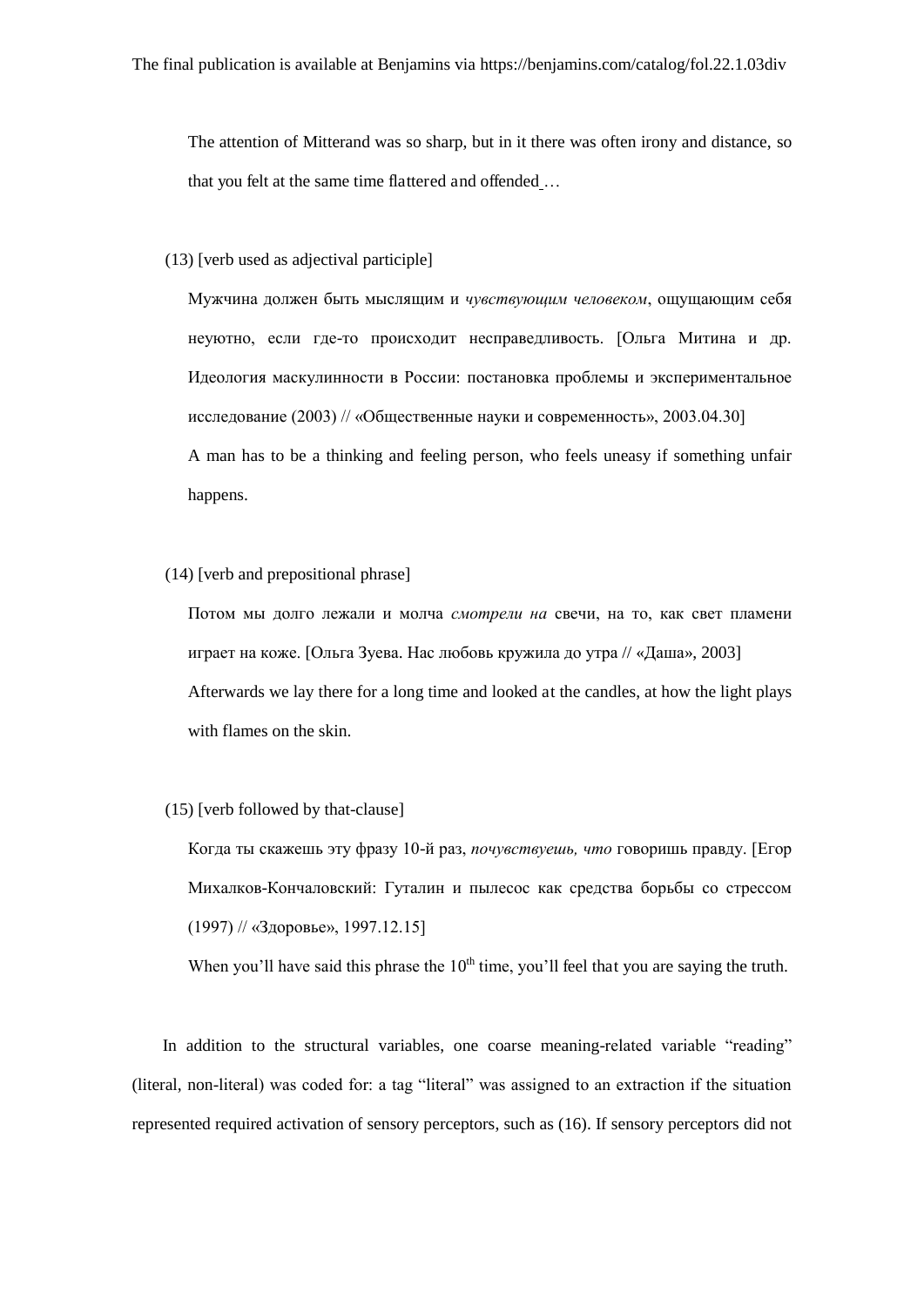need to be activated, the tag "non-literal" was assigned, as in  $(17)$  (see Paradis & Eeg-Olofsson 2013 for a discussion of metaphorization within the domain of perception). $9$ 

- (16) Ее приятно трогать руками, она хранит в себе тепло желтого солнечного света, впитывает наше дыхание. [Андалусские мотивы (2001) // «Ландшафтный дизайн»,  $2001.03.15$ ] It is nice to touch her with your hands, she keeps in herself the warmth of the yellow sun light, absorbs our breathing.
- (17) Пьеса окончена, а кажется, что ее мелодия, словно тронувшая сердце струна, продолжает звенеть. [Добрый молодец в министерском кресле. Обратная связь (2002) // «Известия», 2002.07.02] The play is over, but it seems that its melody, like a string that has touched the heart, continues to sound.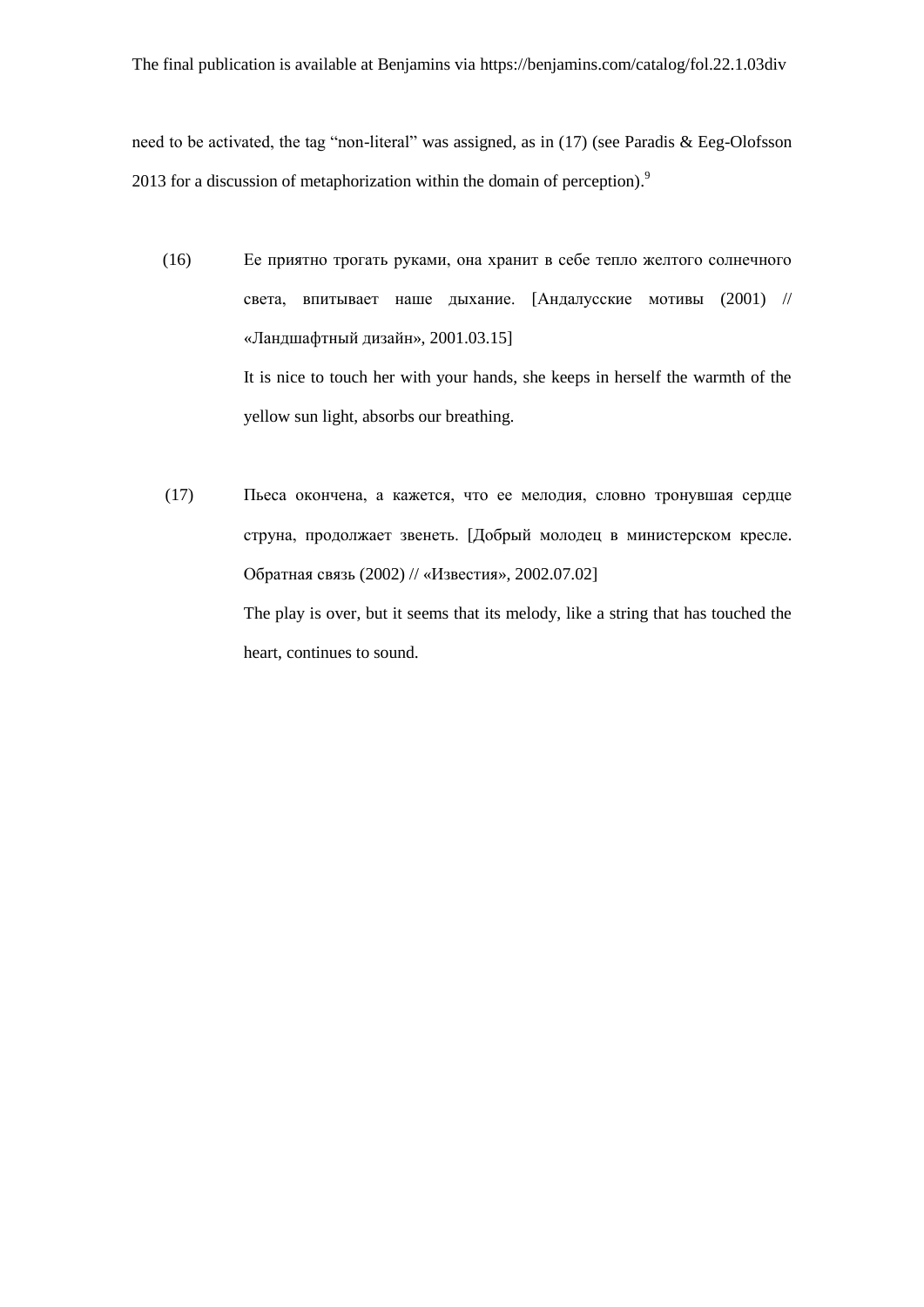#### **3. Results**

A first aim of this study (Section 3.1) was to identify clear similarities and striking differences between Vision and the two other senses studied that could aid (sensory impaired) speakers in building up an overarching concept of seeing, as suggested by Landau & Gleitman (1985) for individual verbs of seeing. A second goal is to determine how well perception type can be predicted from morphological and syntactic variables alone (Section 3.2).

## 3.1. Univariate analysis

In order to identify significant attractions between variables and outcomes, all variables were initially explored individually with respect to one of three outcomes: The three perception types (Section 3.1.1), the agentive vs experiential modes of perception (Section 3.1.2) and the members of each pair of verbs (Section 3.1.3). Given that independence of observations had been assured at the data collection stage, a simple Chi-squared test could be run on candidate variables to establish whether there is significant dependence between the variable and the outcome. Due to the number of tests run (one for each variable), the conservative Bonferroni correction was applied and the significance level was lowered from 0.05 to 0.005 throughout this section to maintain an overall alpha level of 0.05. Standardized Pearson residuals were inspected to find the cells that make the largest contribution to the Chi-squared values and to identify the direction of any deviations (positive and thus overrepresented or negative or underrepresented) from the expected values. The largest significant deviance from expectation is reported; complete tables are available in the on-line Appendix.

The results reported in this section do not imply that the properties singled out would occur together; rather, these properties are identified as individually distinctive for a perception type or verb. Properties that are not listed are distributed in a way that does not form a significant deviation from what would be expected, given the marginal values, if there were no association between the two variables investigated. So, although there is a clear and specific core for each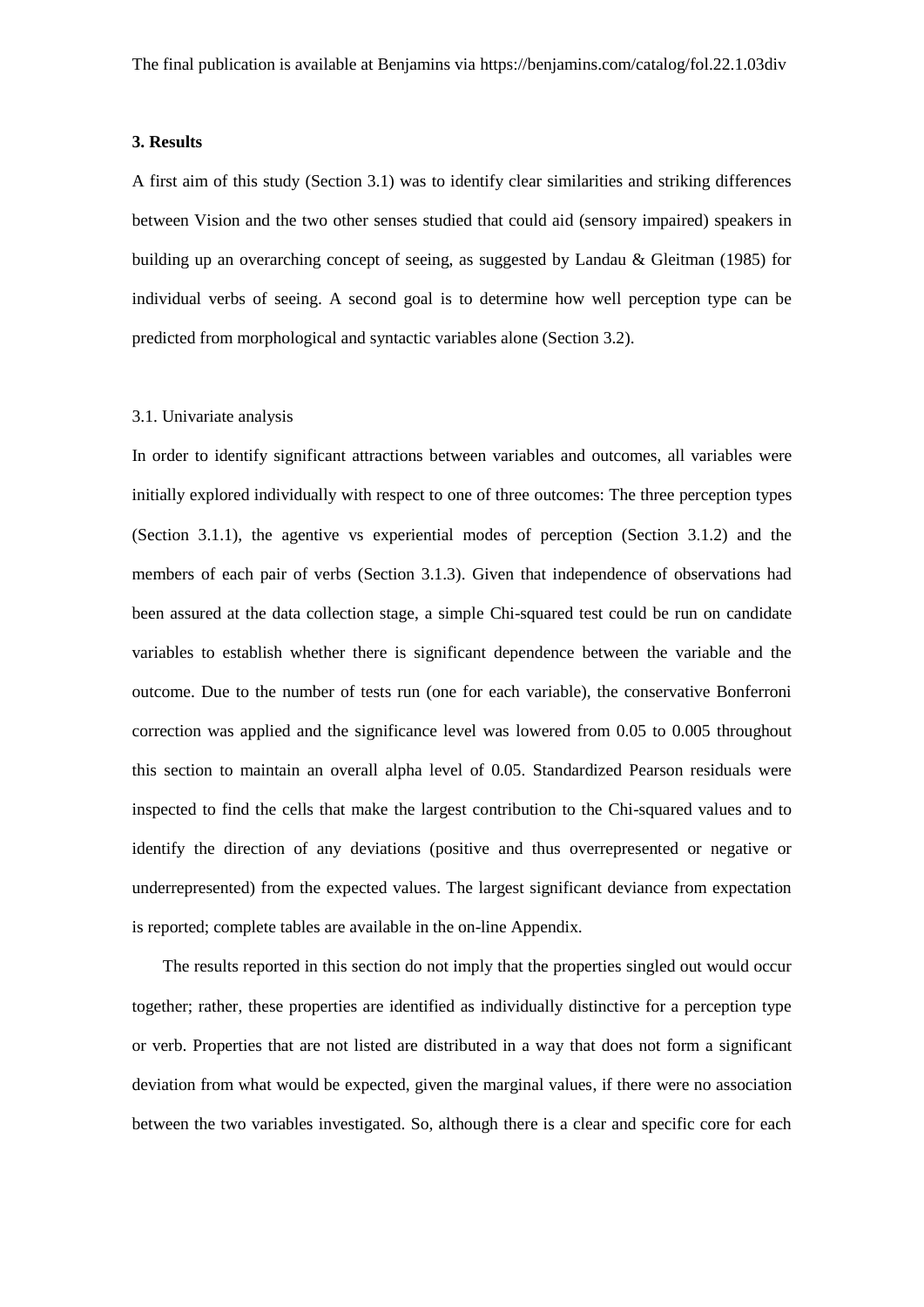type, there are many similarities among the types too. Section 3.2, will reveal how these properties interact to form the contexts that are typical for each verb.

#### 3.1.1 Perception types

This analysis takes as input the rows in column 1 of Table (1) and compares the behaviour of perception types, aggregating findings over the individual verbs within each perception type.

For Vision, spoken language is significantly more typical, as is the perfective aspect and a first person subject. These characteristics signal that Vision is an action that is often mentioned in conversation once, typically said about the self and is something that is typically successfully completed. From a constructional point of view, Vision is more often directed at something (look at something) than just about perceiving something (see something).

Я 25-го еду в Свердловск/ а 27-го в Киев уезжаю/ здорово/ подружку свою увижу/  $(18)$ по магазинам похожу/ у нас шас [sic] одна проблема// [Разговор родственников // Живая речь уральского города, 1990] I am going to Sverdlovsk on the  $25<sup>th</sup>$  and the  $27<sup>th</sup>$  I'm leaving for Kiev/cool/I'll see my

friend/I'll go shopping/we only have one problem now//

Touch verb prefers imperfectives more strongly, third person subjects (i.e., it is said about others), negated contexts and non-literal use. In other words, Touch is typically found in ongoing or repeated situations, that are often negated (don't touch!) and in situations where no physical sensors are involved. Construction-wise, touch behaves similarly, with a preference for "feel (as/like) x" statements.

 $(19)$ Недели три его никто не трогает, вообще забыли, что есть такой. [Анатолий Трушкин. 208 избранных страниц (1990-2002)]

For three weeks no one has been touching him, they've totally forgotten that there is someone like him.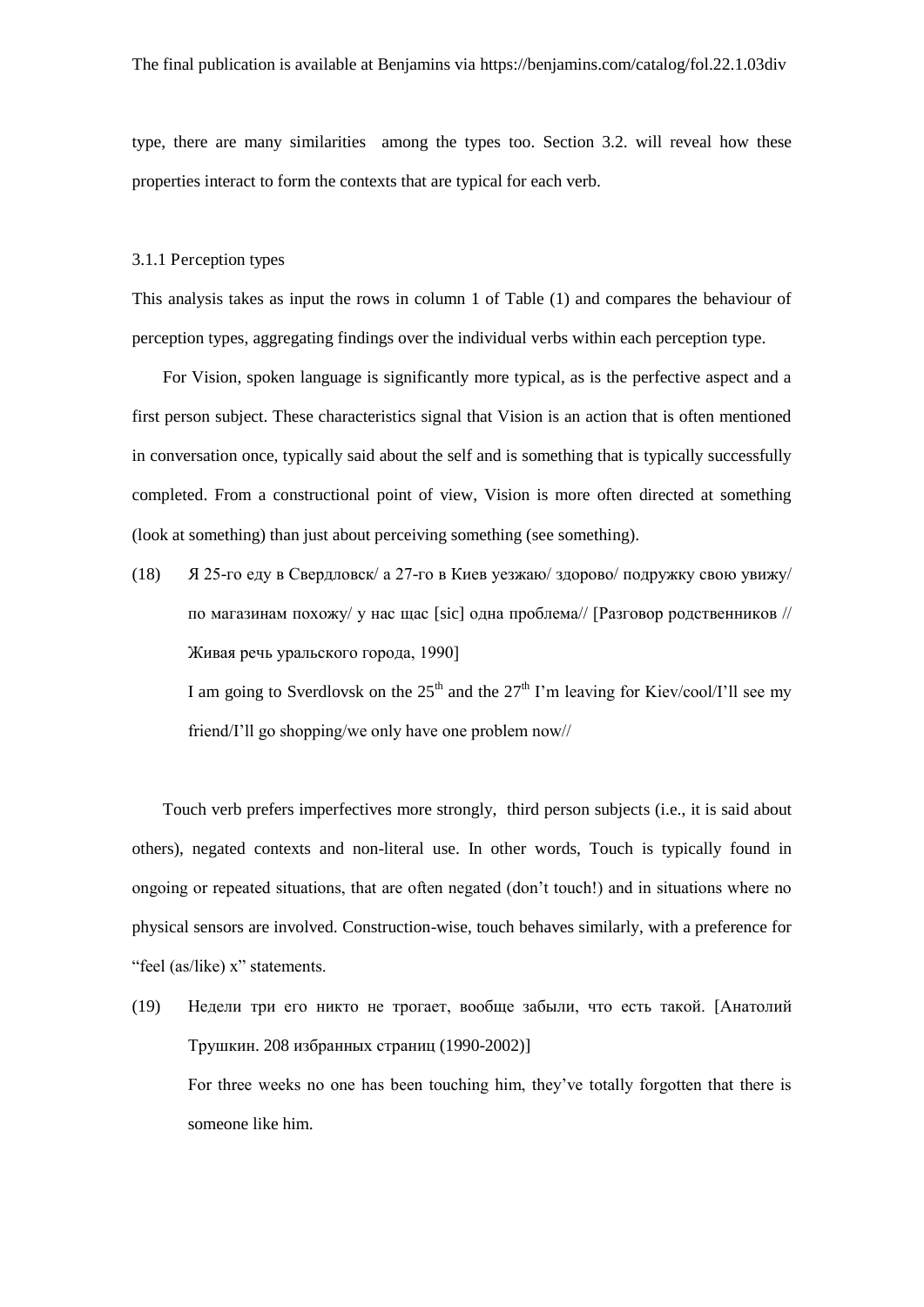Hearing favours the imperative (listen!) and is typically used literally (meaning physical receptors are involved). As far as constructional preferences are concerned, hearing occurs significantly more often without direct objects at all, leading to statements such as I am listening that are confirmations of an invisible act.

- Давид, а что будете делать с пришедшими из Чечни боевиками?  $(20)$ 

> David, what do you plan to do with the warriors who've come from Chechnya? - Слушайте, они ваши, российские, бандиты. Сами с ними воюйте, а нам и собственных хватает. [Елена Лория, Александр Хохлов, Руслан Гелаев может спать спокойно. Корреспонденты «Известий» стали участниками операции грузинских спецслужб в Панкисском ущелье (2002) // «Известия», 2002.09.04] Listen, they are your, Russian, bandits. Deal with them yourselves, we've got enough of our own.

No significant differences between the 3 groups were found for voice, number or tense. All perception types are predominantly used agentively, all prefer the singular and refer most often to events in the past.

Interestingly, non-literal use is rare for Hearing. This is very different from the situation for Vision and Touch verbs that are often used non-literally. More specifically, Hearing is less likely to be used in situations that do not require agentive sensory perception than Vision is (in fact, Hearing is found used non-literally in 9 instances only), while Touch occurs significantly more frequently in non-literal situations than Vision does (overall 214 times out of 293). There is also a difference in degree of non-literalness between the perception types, with Hearing in (21) being used in a situation where visual perception is needed rather than auditory perception, since the readers will read the opinion, not hear it, but Touch in (22) is instantiated in the emotional domain.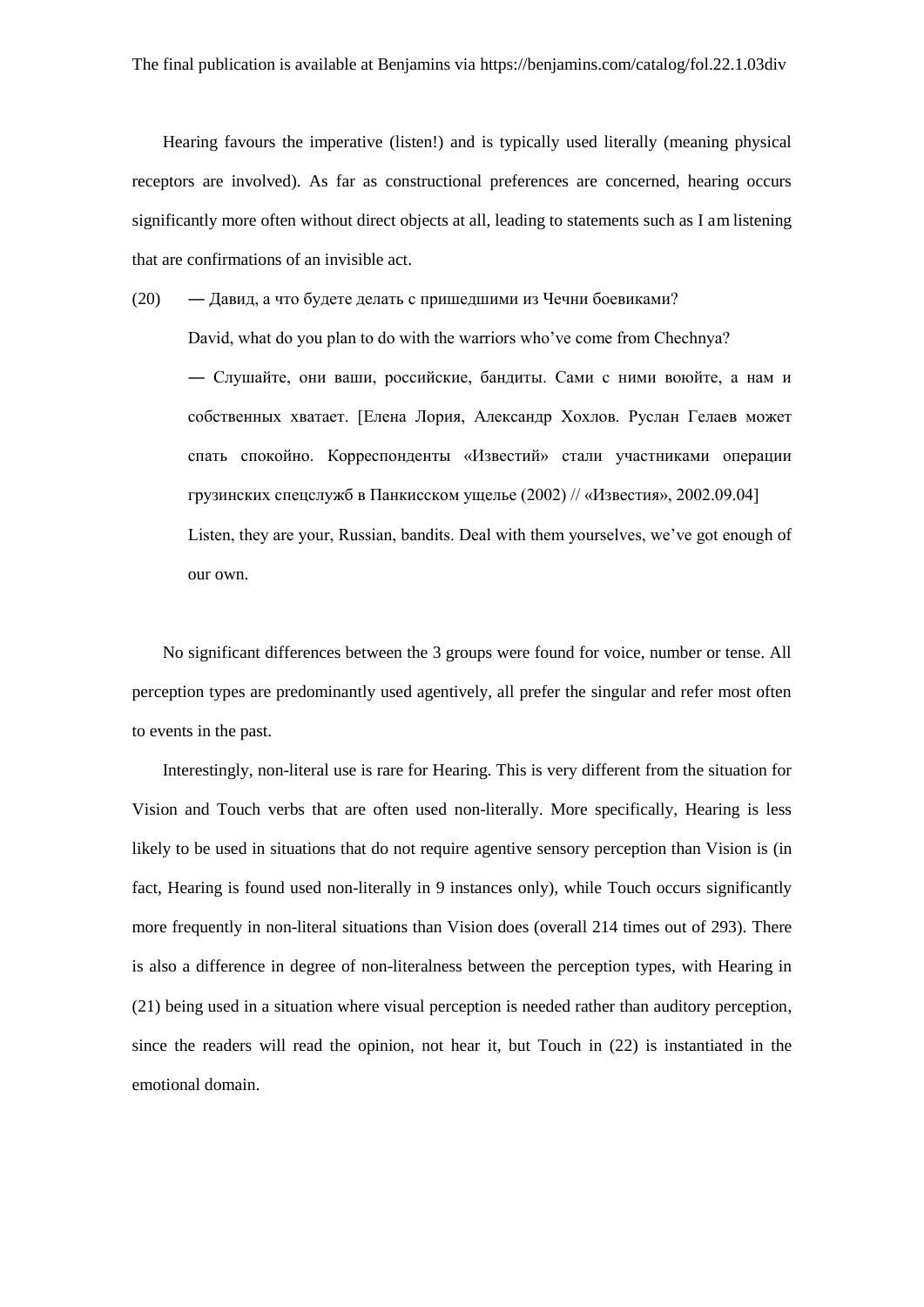$(21)$ Думаю, читателям журнала интересно услышать мнение конструкторов, а лучше диалог по преимуществу их «питомцев». [Морские хищники на сухопутье (2004) // «Солдат удачи», 2004.04.07]

I think it would be interesting for the readers of the journal to hear the opinion of the builders  $(...)$ 

- Зато на флангах Фигу и Роберто Карлос чувствовали себя вполне свободно...  $(22)$ [Юрий Семин: «Ничья с «Реалом» -- это не предел» (2002) // «Известия», 2002.12.131

- But at the flanks Figo and Roberto Carlos felt completely free ...

## 3.1.2 Agentive versus experiential perception

A similar analysis as for the perception types can be carried out for agentive versus experiential perception. This analysis takes as input the two columns in the top row of Table (1) and compares the behaviour of agentive perception with experiential perception, contrasting data for the individual verbs per perception type.

At this level too, there are striking similarities but also significant differences between the ways in which the three agentive and the three experiential verbs are used. Overall, Hearing seems to be the most neutral perception type with both agentive and experiential Hearing behaving nearly as expected (in the statistical hypothesis testing sense of the word, i.e. as expected if there would not be an association between the variables in question). Vision showed most deviations for the agentive verbs and Touch for the experiential verbs.

For agentive perception verbs it is the behaviour of *smotret'* that diverges significantly in half of the properties tracked. In contrast to what would be expected, *smotret'* prefers the perfective aspect and is more readily used as a gerund than the other verbs, likes the first person and favours non-past forms. In other words, as summarized in Section 3.1.1, *smotret'* expresses an action that is said more often than expected by chance about the self and is predicted to happen once or be accomplished in the future.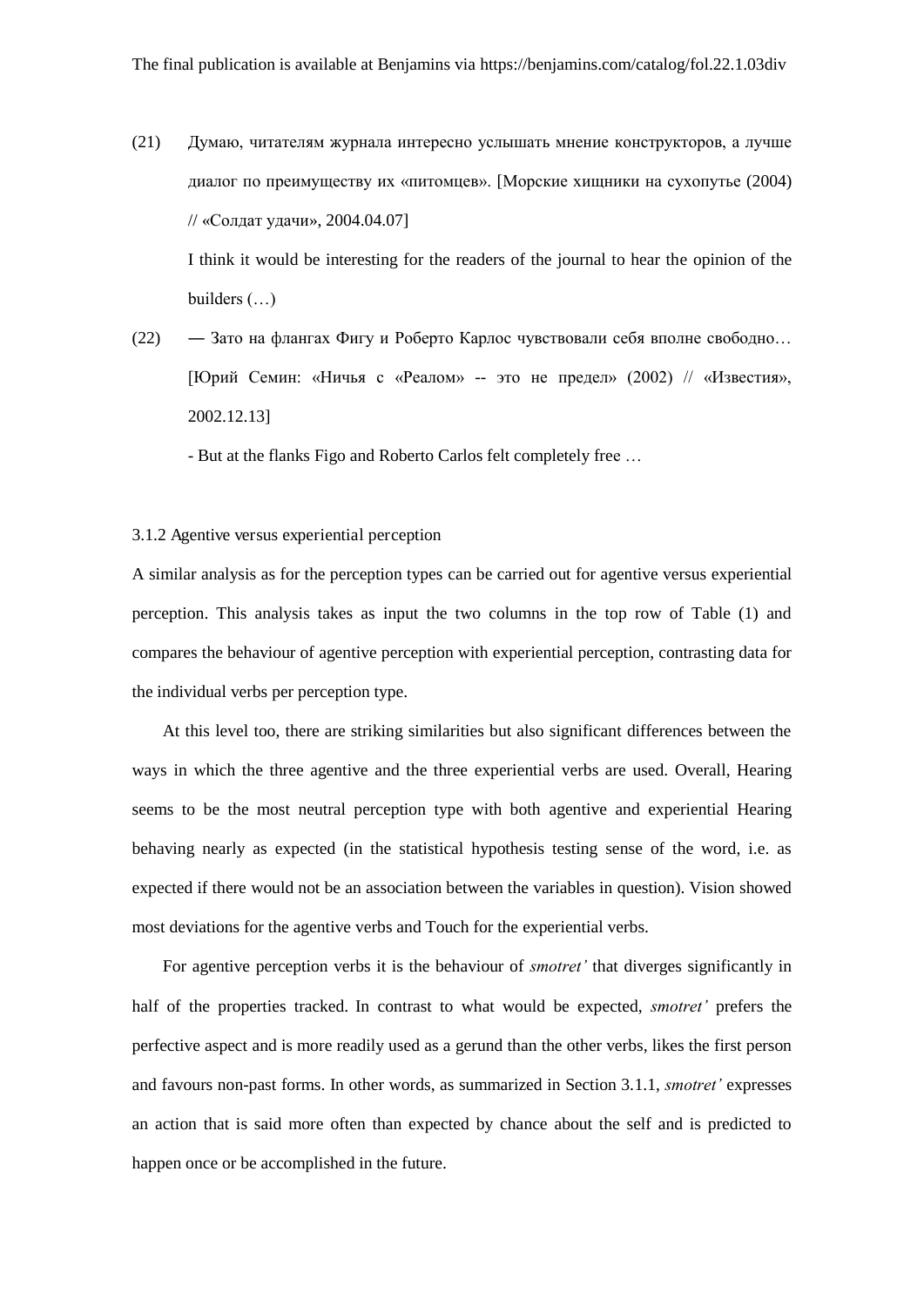The differences between *smotret'* and the agentive Hearing and Touch verbs imply that the agentive seeing concept as expressed by *smotret'* in Russian is delineated quite well linguistically and presented as distinct from Hearing and Touch. This makes it easier to pick up how to use *smotret'* from language alone, but it also makes it more difficult to draw parallels with Hearing and Touch and to transfer experiential information from Hearing and Touch to Vision.

As far as experiential perception is concerned, the experiential Vision verb *videt'* diverges from expectation on only one property; in all other cases it is Touch or Touch and Hearing that diverge. Experiential seeing can thus by and large be copied from experiential hearing, but the situation with experiential feeling is different. *Čuvstvovat'* in particular occurs more often than expected by chance in the imperative (and less often in the participle), in the present tense, with a third person subject and in a negated sentence. This is in line with the properties listed as specific for Touch in general in Section 3.1.1.

## 3.1.3 Agentive versus experiential Vision

This type of comparison can also be applied to the members of each pair of verbs individually. Browsing the data we see that there are hardly any morphological or syntactic properties that are exclusive to one verb or the other. Instead, all verbs display the same range of morphological properties and syntactic possibilities. Yet it remains possible to distinguish between the verbs in each pair by tracking their preferences for use in or with a specific grammatical context.

Comparing the core verbs *videt'* and *smotret'* property for property reveals in which respects the two Vision verbs are similar or differ on a number of morphological and syntactic properties.

*Videt'* occurs more often than expected in the imperfective aspect; it is directed at a direct object and often used non-literally. It also occurs more often than expected in the passive voice, and as in the indicative and as a participle. Finally, it is something that is more frequently than expected said about the past and about singular subjects.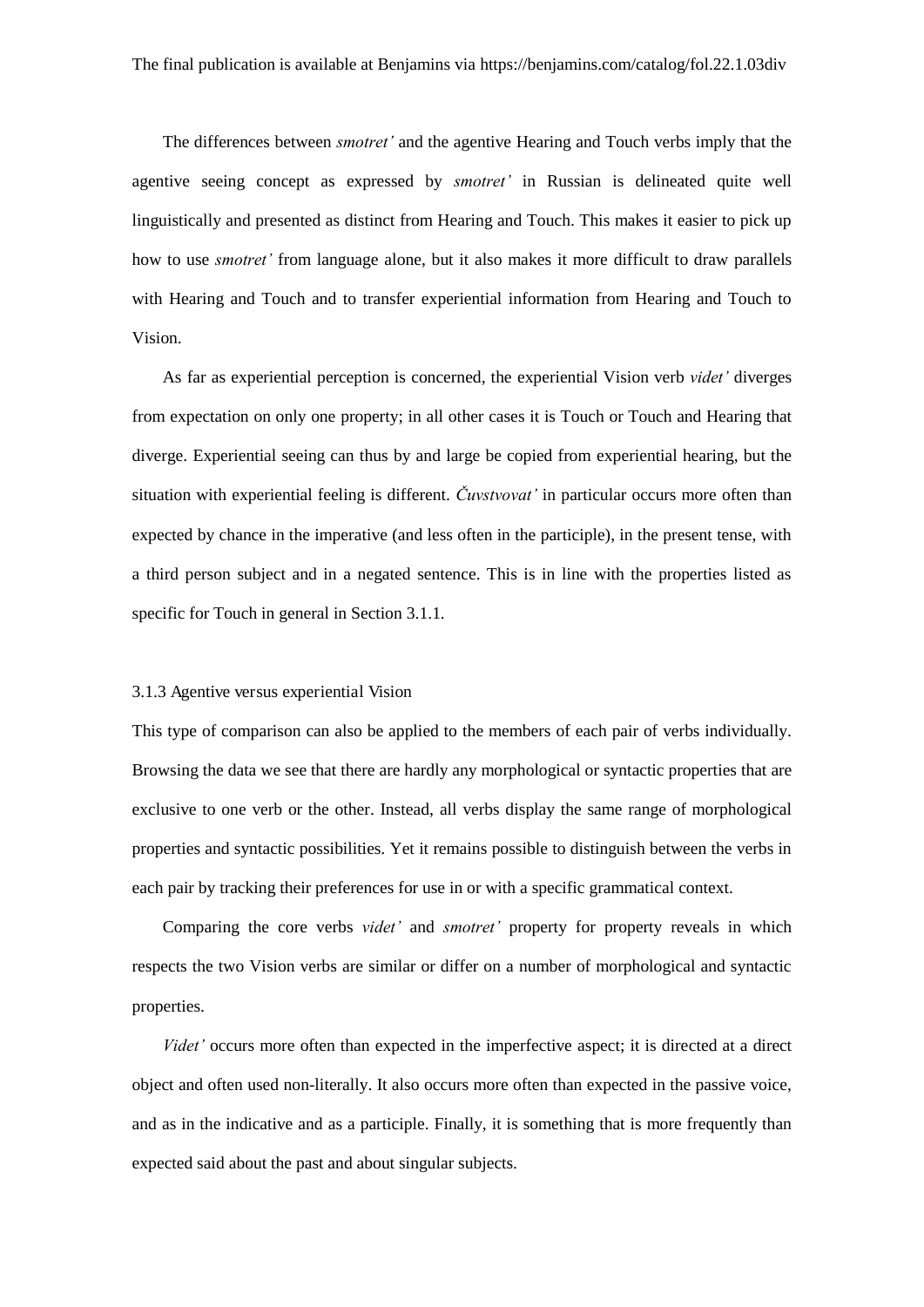*Smotret'* encodes an action that is attracted to the perfective aspect; it is directed at an object using a preposition and is typically used literally. *Smotret'* gravitates more than expected by chance towards the imperative and infinitive, modes that do not exist in the past or are not tensed in Russian.

### 3.2 Multivariate analysis: a tree and forest model

After an initial univariate analysis that has revealed which properties are more strongly attracted than expected by chance to individual verbs as well as to certain groupings, such as agentive/experiential or type of perception, we are now ready to move on to answering the question of whether perception type can be predicted from the morphological and syntactic variables.

A tree and forest model that relies on recursive partitioning is used to determine whether and how well the perception type mentioned in a sentence can be predicted on the basis of the morphological and syntactic properties available. A single classification tree shows how much of each perception type is accounted for (in the order Vision/Hearing/Touch) by tracking a specific variable level; this makes classification trees particularly suited for the purposes of this paper. A tree model discards non-significant predictors automatically and naturally allows for interactions. The resulting visualization is easy to read and provides straightforward insights into the structure of the data. Finally, there is a mechanism available for validating the proposed tree model. The classification forest relies on bootstrap samples, that is, samples of size N drawn with replacement from the original dataset with N observations. Using the R party package both a classification tree and a classification forest were constructed, with the forest grown from 1000 random samples and number of variables to consider at each split set to 4.

A classification tree provides an optimal partitioning of the data and presents a procedure for deciding whether the perception type expressed in a sentence will be, in this case, Vision, Hearing or Touch. The classification tree for the perception data, based on all variables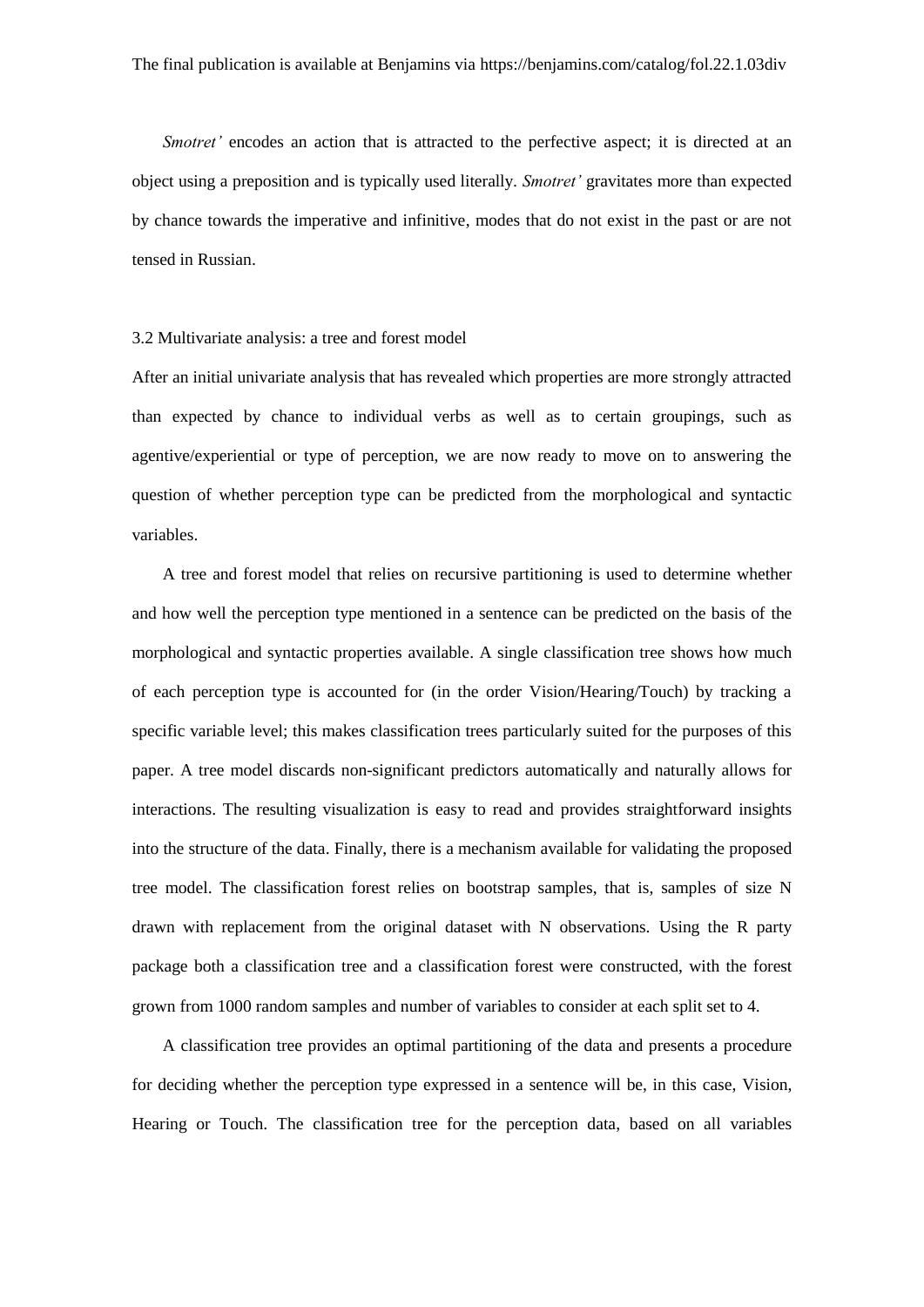presented in Table (3) with the exception of literal vs. non-literal reading, is represented in Figure (1).

#### INSERT FIGURE 1 ABOUT HERE (ctree seed 11.pdf)

**Figure 1.** Classification tree for perception data

Each split in the tree is labelled with a decision rule. Before determining the rule at each node, the algorithm inspects all predictors and selects the one that is most useful. The algorithm does not look ahead, however, and cannot consider decisions that would yield a slightly worse split locally but would do significantly better globally. The first split (in the oval) in this tree is on Construction type. The accompanying p-value indicates that Perception types are well separable if the construction type is known. In this particular case, the partitioning shows that if the constructions consist of a target verb followed by a noun, adjective or adverb, then follow the right branch. This branch leads directly to a terminal node that unites 51 occurrences of Touch, at the bottom right hand side; these can be predicted directly from their occurrence in these 3 constructional circumstances. The bar graph shows the total number of tokens in the node and how they are divided over the 3 Perception types. Each leaf node contains a unique subset of the data and the leaf nodes jointly make up the entire dataset.

Bearing in mind how classification trees work, this part of the data has now been cordoned off and further decision rules will focus on splitting up the remainder of the data as well as possible. The search for the locally best performing splitting criterion is now repeated for the remainder of the data. At each next branch a new decision rule is presented that directs us further down the tree past always purer nodes; the realization of Vision vs. Hearing vs. Touch should be more pure or extreme in the daughter nodes than in the mother nodes higher up. In this diagram, Construction type shows up as a significant predictor of Perception type at the second split as well. If the target verb is used as adverb or is followed by an adverbial or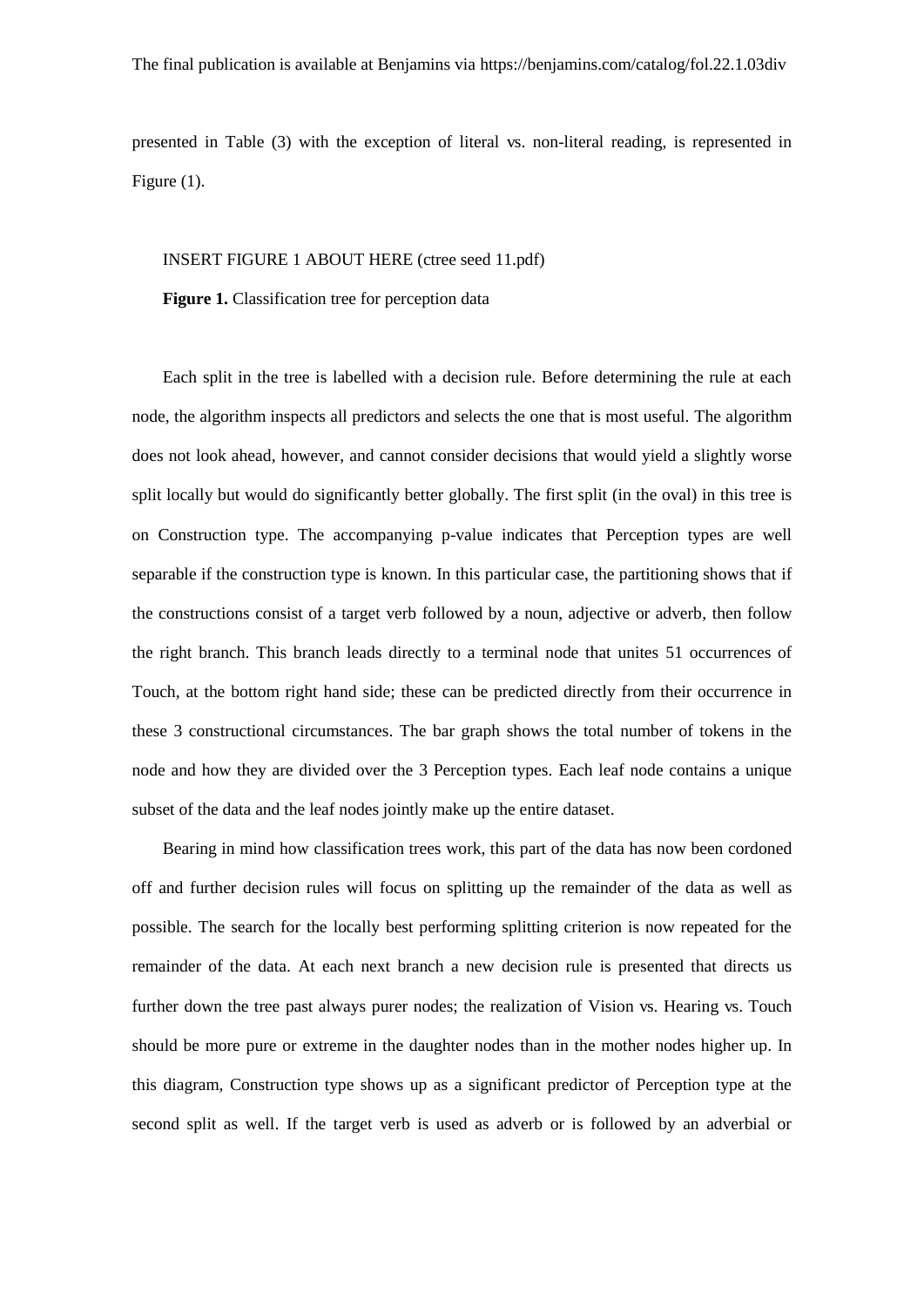prepositional clause, it is very likely to be a Vision verb, as shown in the terminal node in the left-hand corner at the bottom of the diagram that contains 112 instances.

The tree in Figure (1) reveals that constructional properties play a crucial role in distinguishing between the perception types: they are found highest up in the tree, executing the first and second splits. The property that comes into play next for splitting the remainder of the data as best as possible is polarity; depending on the polarity of a sentence, either verb number or spoken vs written situation is required to achieve further splitting. If the sentence is negated, only verb number is needed to arrive at an endnode, with plural verbs in negated contexts often being instances of Touch.For singular verbs the preference is less pronounced. The distinction between spoken vs written language plays an important role in positive contexts: Given that nearly half of all instances of Hearing are grouped under the right branch that concerns written language, we can conclude that Hearing is a type of event that needs reporting on in written language in particular. Yet, the fact that part of the Hearing data is cordoned off by its nonoccurrence in spoken language does not mean that Hearing would be the situation least frequently talked about. In fact, Touch is least frequently used in spoken contexts, but half of Touch has already been accounted for in earlier nodes, hence Touch is less visible in the remaining leaf nodes. Overall, Vision is used three times more often in speech than Touch is.

All in all, the tree correctly classifies 56.9% of all instances, with 207/300 Hearing, 162/300 Vision and 139/293 Touch correctly classified (Table (4)). This is twice as good as randomly choosing, which would yield 1/3 correct. Moreover, the perception types are most often predicted as themselves, i.e. the highest values are on the diagonal in the table, signalling that the classification accuracy is good for all three perception types involved.

|        | <b>Vision</b> | <b>Hearing</b> | <b>Touch</b> | <b>Total</b> |
|--------|---------------|----------------|--------------|--------------|
| Vision | 162           | 70             | 24           | 256          |

**Table 4.** Classification according to the standard classification tree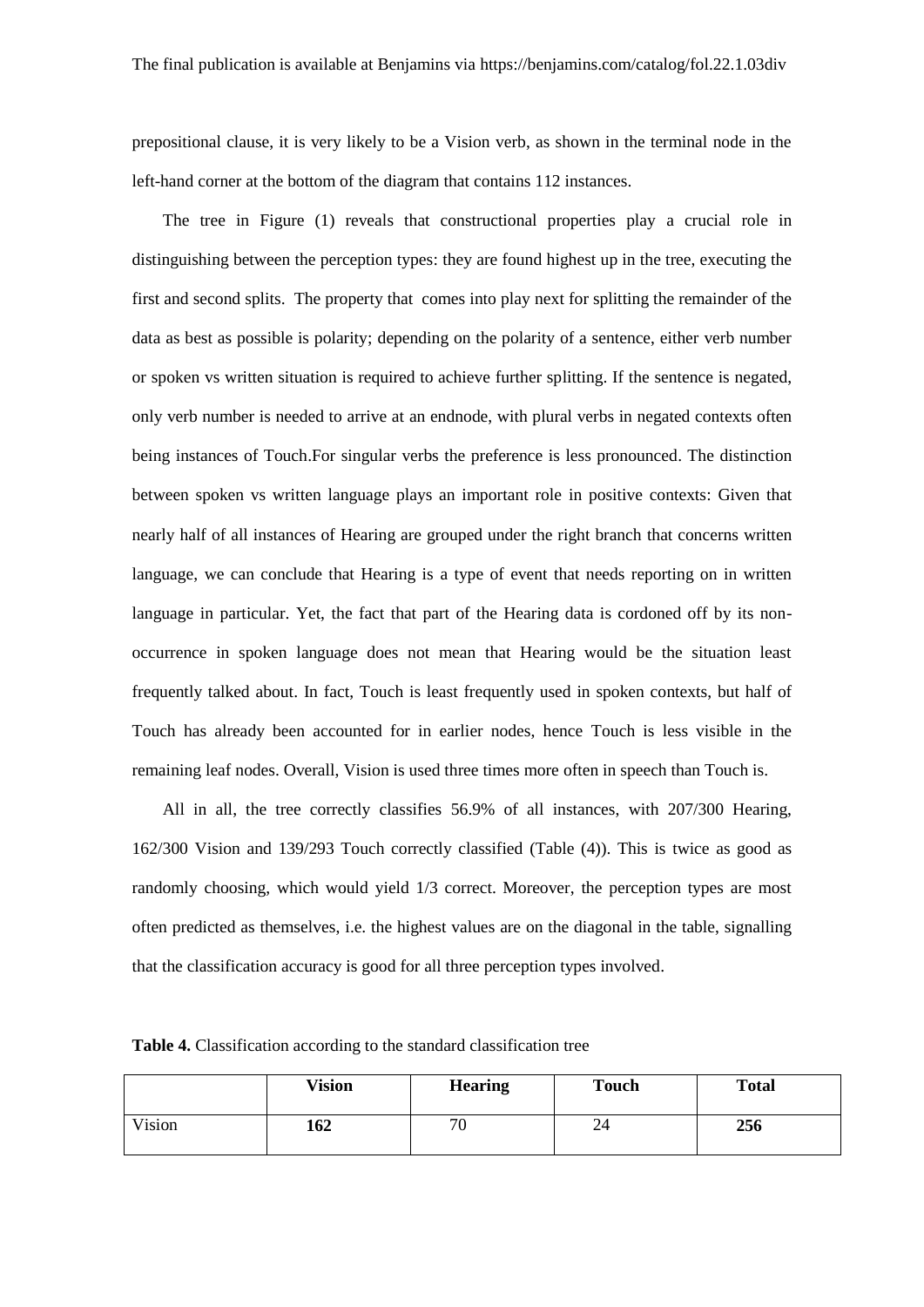The final publication is available at Benjamins via https://benjamins.com/catalog/fol.22.1.03div

| Hearing            | 121 | 207 | 130 | 458 |
|--------------------|-----|-----|-----|-----|
| Touch              |     | 23  | 139 | 179 |
| <b>Grand Total</b> | 300 | 300 | 293 | 893 |

That being said, Touch is less well predicted than the two other senses and is least frequently predicted overall. But, in this case of how grammar relates to meaning incorrect classifications are also revealing. Instances of Vision and Touch that are mispredicted are most often predicted as Hearing, while mispredictions of Hearing are more or less equally divided between Vision and Touch. A prediction mechanism working on the basis of morphological and syntactic properties alone is unable to distinguish well between Vision and Hearing. Hearing is also the most frequently predicted Perception type, stressing that it occupies the most neutral position when viewed in terms of morphological and syntactic properties alone.

A single tree is likely to overfit the data, however; growing a forest based on resampling mitigates against this risk. A random forest also makes more precise predictions than a standard classification tree. In this particular example, a random forest of 1000 trees increases the correct prediction rate to 64.5% with 193/300 Hearing, 172/300 Vision and 211/293 Touch correctly classified (Table 5).

|                    | <b>Vision</b> | <b>Hearing</b> | <b>Touch</b> | <b>Total</b> |
|--------------------|---------------|----------------|--------------|--------------|
| Vision             | 172           | 50             | 20           | 242          |
| Hearing            | 81            | 193            | 62           | 336          |
| Touch              | 47            | 57             | 211          | 315          |
| <b>Grand Total</b> | 300           | 300            | 293          | 893          |

**Table 5.** Classification according to the random forest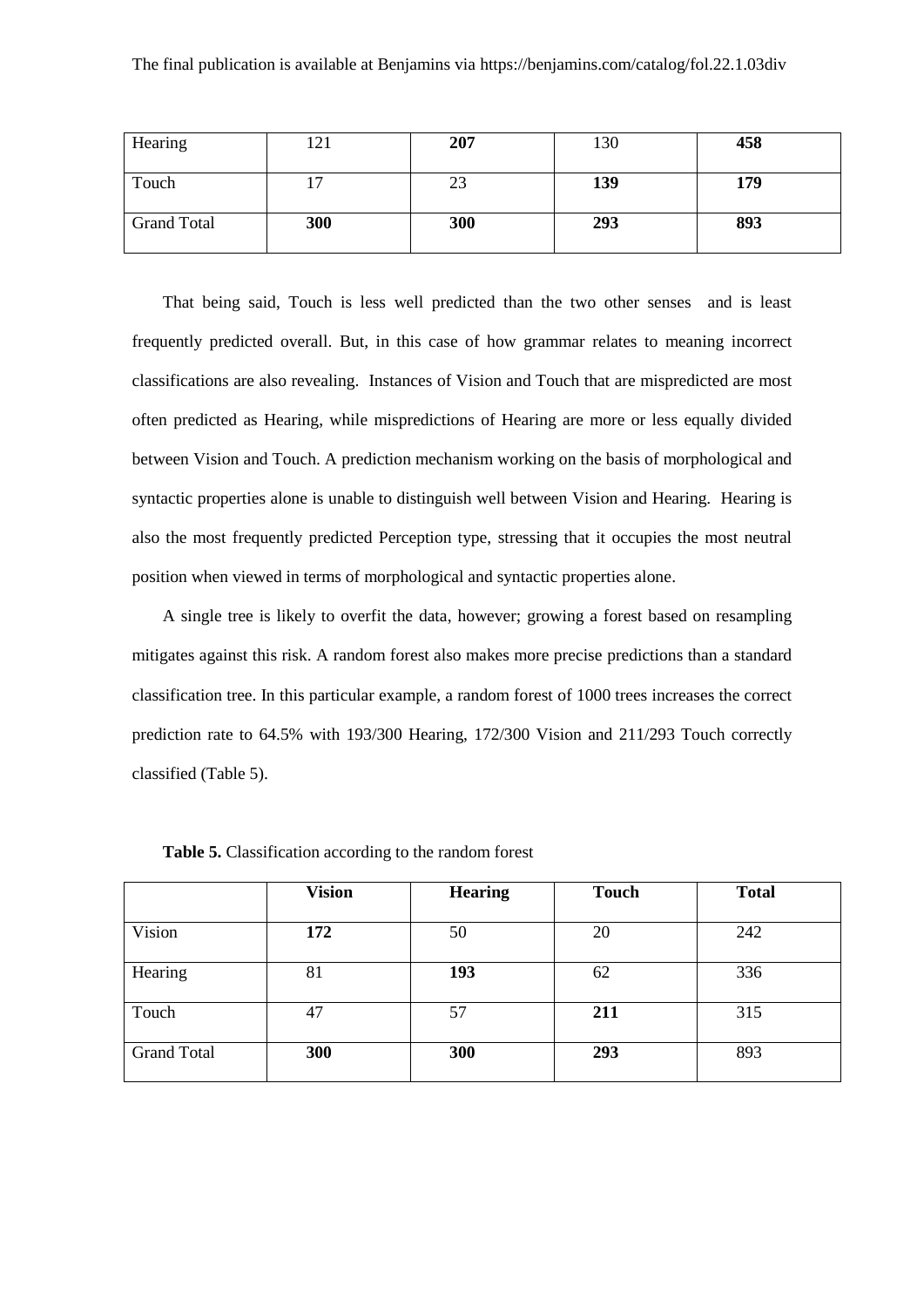Generally, each of the three perception types is most frequently predicted as itself. Hearing remains the most overpredicted perception type, but it is now Vision that is least frequently predicted. If Vision and Touch are mispredicted, they are most frequently predicted as Hearing, while Hearing is almost equally divided between Vision and Touch.

On the basis of the forest, the importance of each variable can be calculated. Using random permutation of the labels of each variable, the relative importance of the different predictors for the classification accuracy of the model is assessed. The result is shown in Figure (2).

INSERT FIGURE 4 ABOUT HERE (dotchart seed 11111 runs 1000.png)

**Figure 2.** Variable importance plot

The variable importance plot shows that construction is the strongest predictor (at 0.059, rounded up), followed by negative or positive polarity (at 0.032), spoken or written situation (at 0.020) and aspect (at 0.014). Leaving the remaining variables out reduces the prediction accuracy of the model with less than 1%. Verb number, form, person, tense and voice are thus rather fine-tuning variables than anything else, and each taken individually, they do not contribute much to a correct classification of situations as types of Perception.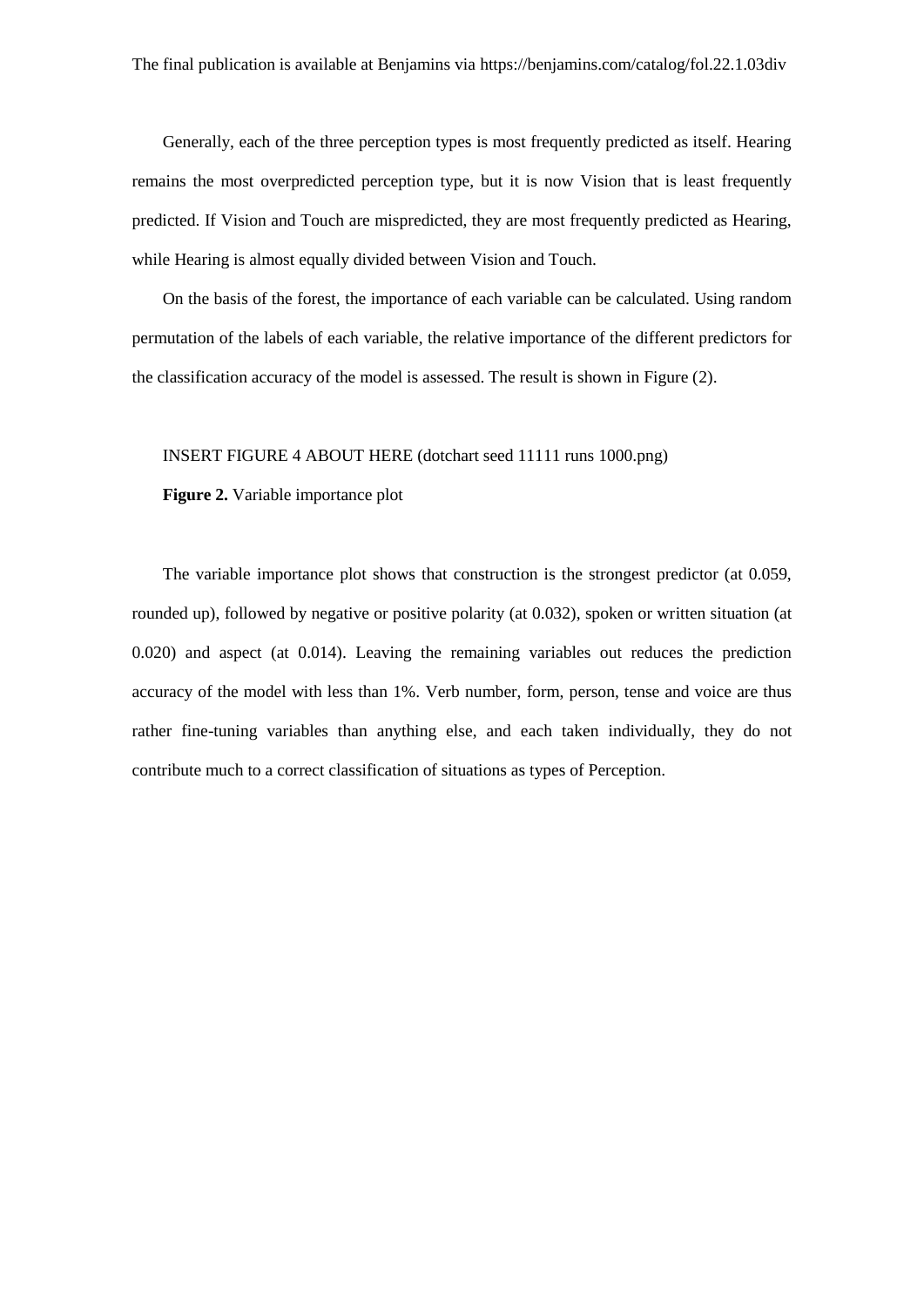## **4. Discussion**

This paper set out to determine to what extent morphological and syntactic criteria could aid learners in setting up concepts of Perception. How do the findings described in Section 3 relate to the hypothesis put forward in the literature that learners are be able to infer much of the meaning of a verb from the set of constructions it is used in.

Could speakers rely on differences in use to distinguish the 3 main types of perception from each other?

Yes. Data from the written and spoken subsections of the RNC shows that the 3 perception types are characterized by a different statistical distribution of morphological and syntactic forms in usage.

In order for a speaker to distinguish Vision from Hearing and Touch on the basis of grammatical information alone, s/he first and foremost needs to track the range of constructions in which the verbs occurs. The relation between argument structure constructions and a verb's meaning is well documented (cf. Apresjan 1967 for Russian, Levin 1993 for English) and it comes as no surprise that differences in the types of constructions a verb occurs in would be a strong predictor for a verb's meaning. Judging from these properties alone, 64.5% is correctly predicted, with 193/300 Hearing, 172/300 Vision and 211/293 Touch correctly classified. Generally, Hearing is the most strongly overpredicted on this subset of criteria, and Vision is least frequently predicted.

Could speakers rely on similarities in use to be able to map Hearing and Touch experiences to Vision?

Yes, the data show that this is indeed the case, in particular for experiential perception. *Videt'* is the verb that is used in a way that does not deviate significantly from what is expected within the confines of the set of basic perception verbs analysed here. It appears to be very much like Hearing, at least from a linguistic point of view.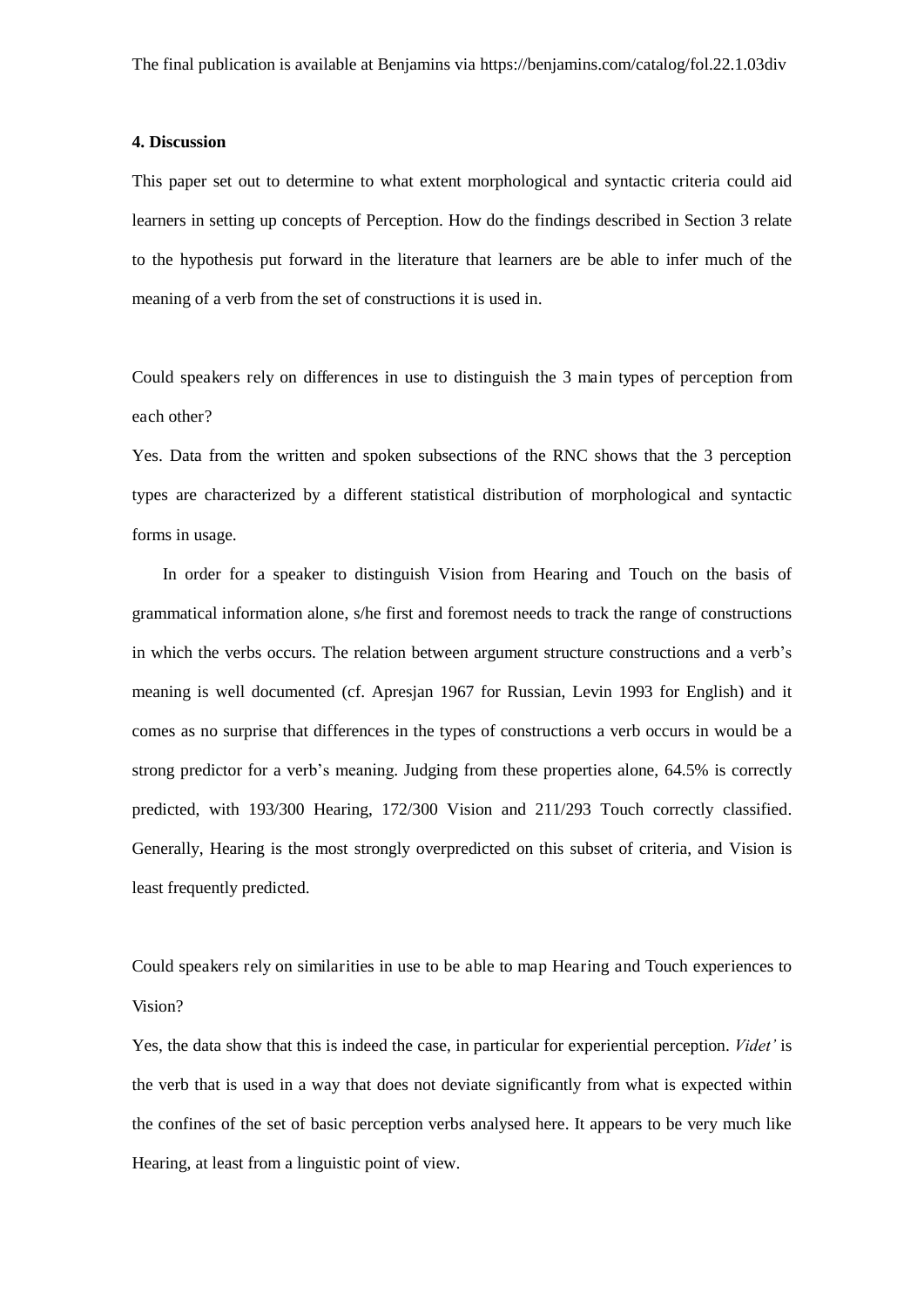Agentive perception is very different, with look diverging significantly from touch and listen as far as morphology and syntax are concerned. Language is rather specific about the difference between agentive Vision and Hearing/Touch; in contrast to what would be expected. Smotret' prefers the perfective aspect, occurs more often than the other verbs as gerund, attracts the first person and favours non-past forms. In other words, as summarized in Section 3.1.1, *smotret'* expresses an action that is typically said about the self and is predicted to happen once or be accomplished in the future; this is not so for Hearing/Touch. In addition to providing an estimate of the contribution language makes to concept formation, this dataset contains the necessary information to complement Landau & Gleitman's (1985) study.

On the basis of a detailed analysis of the way in which a blind girl, Kelli, acquired and used verbs of seeing, Landau & Gleitman (1985) concluded that the precise meaning of a specific verb could be determined on the basis of the set of morphological and syntactic contexts it is used in. The fact that "a large number of semantic distinctions is encoded onto a limited number of phrase organizations of the clause" results in a "many-to-few mapping of the meaning components onto the surface forms". In other words, there is very little information in any single syntactic format that is attested for a verb, because that format serves many distinct uses. This implies that "the child can make no sure induction from a single phrase structure to the meaning it encodes and vice versa." However, the set of subcategorization frames associated with a verb is highly informative about the meaning it conveys. As Landau and Gleitman put it, each verb entry includes a set of subcategorization frames that do double-duty and also represent part of the semantics of each verb. This finding is in line with the distributional hypothesis that was originally proposed by Harris (1954). Harris' distributionalism predicts that the meaning of a word is derived from the linguistic contexts in which it occurs, with words that are more similar occurring in a larger number of shared contexts.

Although Landau & Gleitman  $(1985: 138-142)$  promoted the idea that linguistic experience, and in particular the sets or networks of constructions a verb is used in, may be a crucial contributing factor for blind children to get a grip on verbs such as look and see, on their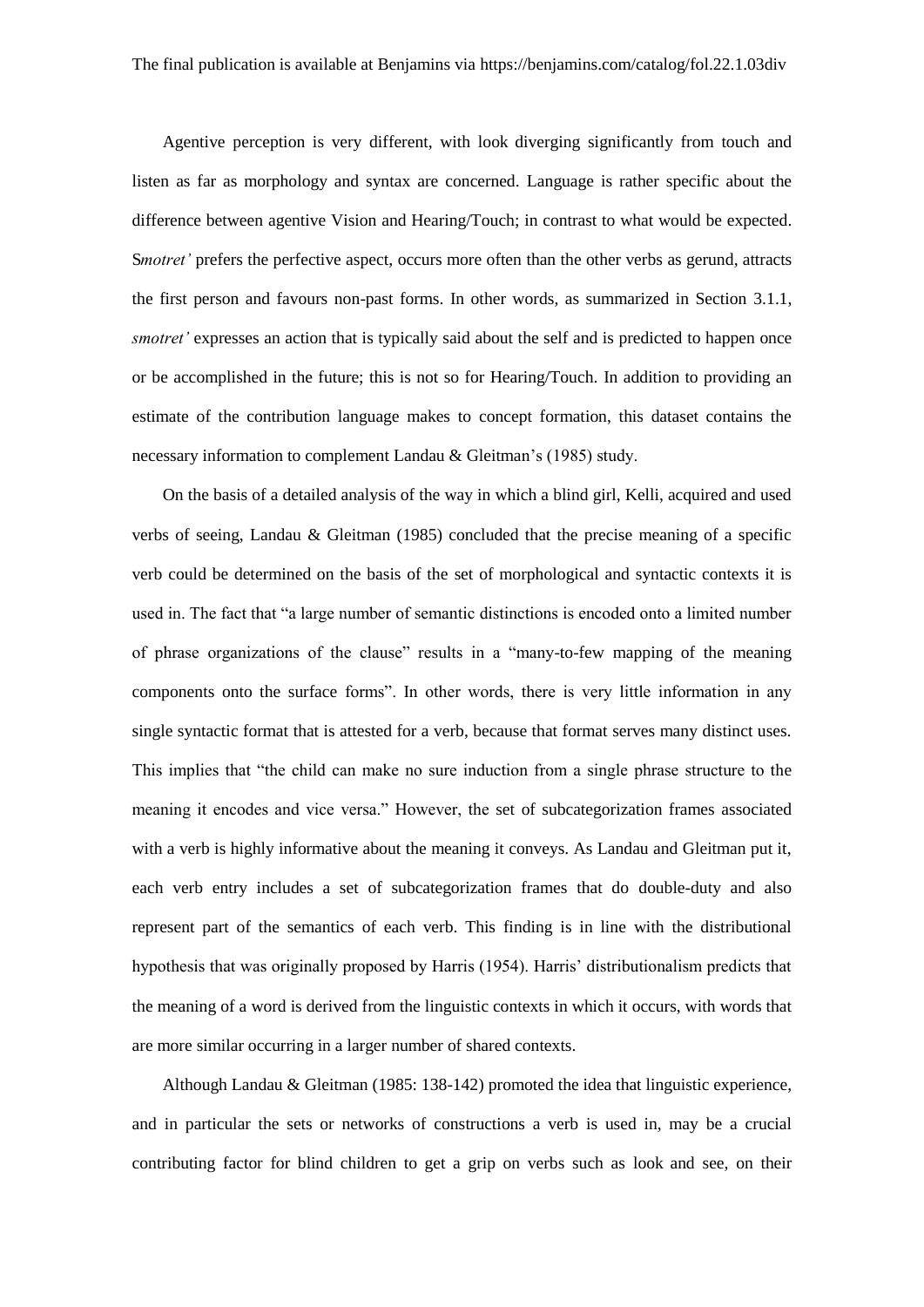account, sensory experiences from Hearing and Touch would need to be transferred to Vision to account for others' knowledge: experiential analogies with cognate sensory experiences such as hearing and touching would be needed to fully reconstruct seeing in the blind (Landau & Gleitman 1985: 83). Although Landau & Gleitman point out that what is at stake are experiences in the hearing (listen vs hear) and touching (touch vs feel) domains that have clear parallels in the vision domain (look vs see), they remain silent about how these parallels would be identified and the transfer would happen.

With the data presented in this paper, we can explore the idea that the proposed transfer of experience from Touch and Hearing to Vision would be facilitated if guided by a shared linguistic structure. For example, experience of the agentive-experiential contrast in the domains of hearing (listen vs hear) and touching (touch vs feel) could shape knowledge of the agentiveexperiential divide (look vs see) in the vision domain. This distinction could be picked up by registering which verbs occur in the imperative (look, listen, touch) and which ones do not (see, hear, feel), across all three domains, and as such provide more precise guidance on what needs to be mapped across domains.

Before setting out, a caveat needs to be expressed. In a sense, this part of the discussion represents a thought experiment; it is not about language as used by or with blind speakers, but about a snapshot of language in general, about what language offersthat (blind) speakers could make use of. Yet, the lack of visual input in the blind could change the distribution of the inputs from the other sensory channels (known as sensory compensation), and this could possibly result in behavioral differences between the sighted and the blind.

Could speakers rely on similarities in use to be able to ground Vision indirectly in perception and hence to some extent obviate the need for sensory experience in concept formation? Given a large enough shared linguistic basis, analogies drawing on comparable sensory experiences involving cognate sensory domains could be directly accommodated. Especially the experiential perception verbs lend themselves well to supporting transfer from a cognate sense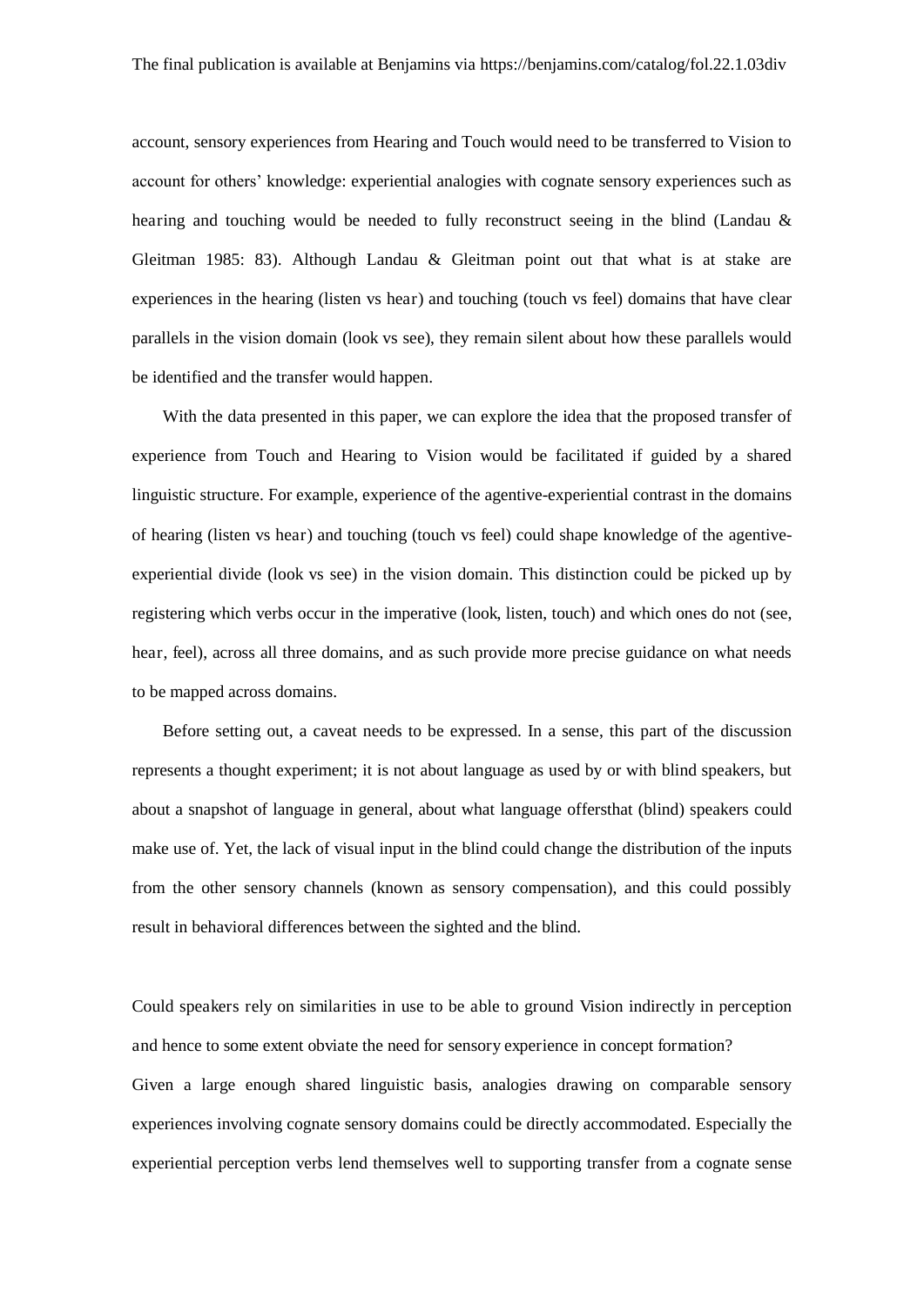to Vision and enabling blind speakers to infer that Seeing is another sense, just like Hearing/Feeling. Overall, the picture any speaker gets from linguistic data alone is that Seeing is something very similar to Hearing and Feeling, but that the act of Looking differs in many respects significantly from Listening and Touching.

Non-literal use of perception verbs plays a potentially important role here. From experience with Touch verbs, speakers are accustomed to perception verbs being used in a non-literal way, when sensors are not activated. Non-literal use could form a pathway for blind speakers to build up a more general concept of Vision, without perceptual experience, as it decouples physical sensations from the verbs for which the blind have perceptual experiences and creates pathways for supporting cross-modal analogy.

Could speakers rely on differences in use to be able to use Vision verbs correctly?

Yes. The Vision verbs are characterized by distinct typical usage patterns, both as far as morphology and syntax are concerned. To recapitulate:

*Videt'* occurs more often than expected in the imperfective aspect; it is said about past events and about singular subjects. In other words, *videt'* encodes an action that goes on for some time and is typically commented on after it has taken place. *Videt'* also occurs more often than expected in the passive voice, used as in the indicative and as a participle; it is an activity that someone carries out and is presented as a fact (indicative) or as a property (participle) of the subject. *Videt'* is directed at a direct object but is often used non-literally, indicating visual sensors need not be activated when the verb is used.

*Smotret'*, its agentive counterpart, encodes an action that is attracted to the perfective aspect and gravitates more than expected towards the imperative and infinitive, modes that do not exist in the past or are not tensed at all in Russian. *Smotret'* thus seems to be used, more often than expected, in situations where someone else is told to perform an act of looking. Unlike *videt'*, *smotret'* is directed at an object using a preposition and is typically used literally.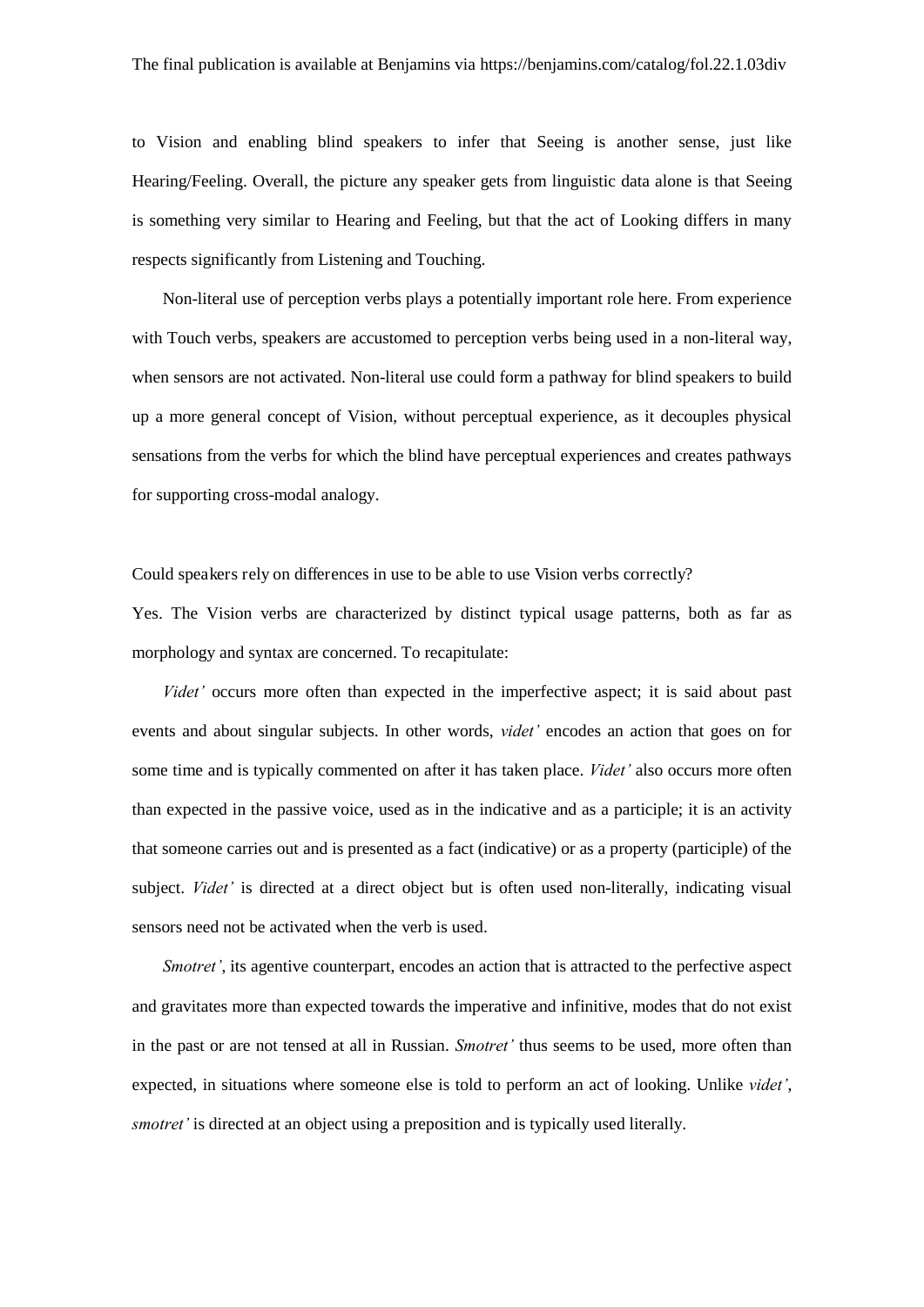## **5. Conclusion**

This corpus study yields a first estimate of the potential that a speaker's experience with language has for contributing to sensory concept formation in Russian. In more than 64% of all usage instances of perception verbs, the perception type referred to can be classified using a model that relies on morphological and structural information alone.

Although overall verbs expressing Vision, Touch and Hearing occur with the same types of morphological markers and participate in by and large the same sets of syntactic constructions, the frequency with which they occur in each one is different, leaving a distinct path of preference. This requires a refinement of the bootstrapping hypothesis, turning it more distributional than was originally envisaged: Speakers do not only need track the sets of constructions a verb occurs in, but also how frequently a particular verb is encountered in a specific construction or with a particular morphological marker (cf. Newman 2008; Divjak 2006, 2010; Janda & Lyashevskaya 2011).

There is further evidence that in Russian, like in English, Vision verbs can be distinguished from one another on this same principle, i.e. on the basis of the frequencies with which they are encountered with certain morphological properties and in certain syntactic constructions.

From this analysis, it can also be concluded that in Russian, Hearing and Touch together could help scaffolding concepts of Vision in the absence of vision. There are strong parallels between the structures in which Vision and Hearing/Touch participate, which could support the inference that Vision is "another sense like Hearing/Touch". At the same time, Touch is frequently used non-literally, and the verb is not restricted to expressing Touch (occasionally also being used to refer to smell and taste), which paves the way for decoupling physical sensations from the verbs and creates pathways for supporting cross-modal analogy.

It is expected that an analysis that takes into account the lexical semantics of the elements in each sentence, i.e. a full Behavioral Profile study of the verbs involved (Divjak 2010 and references therein), would further improve the classification accuracy and work on this is under way. **Notes**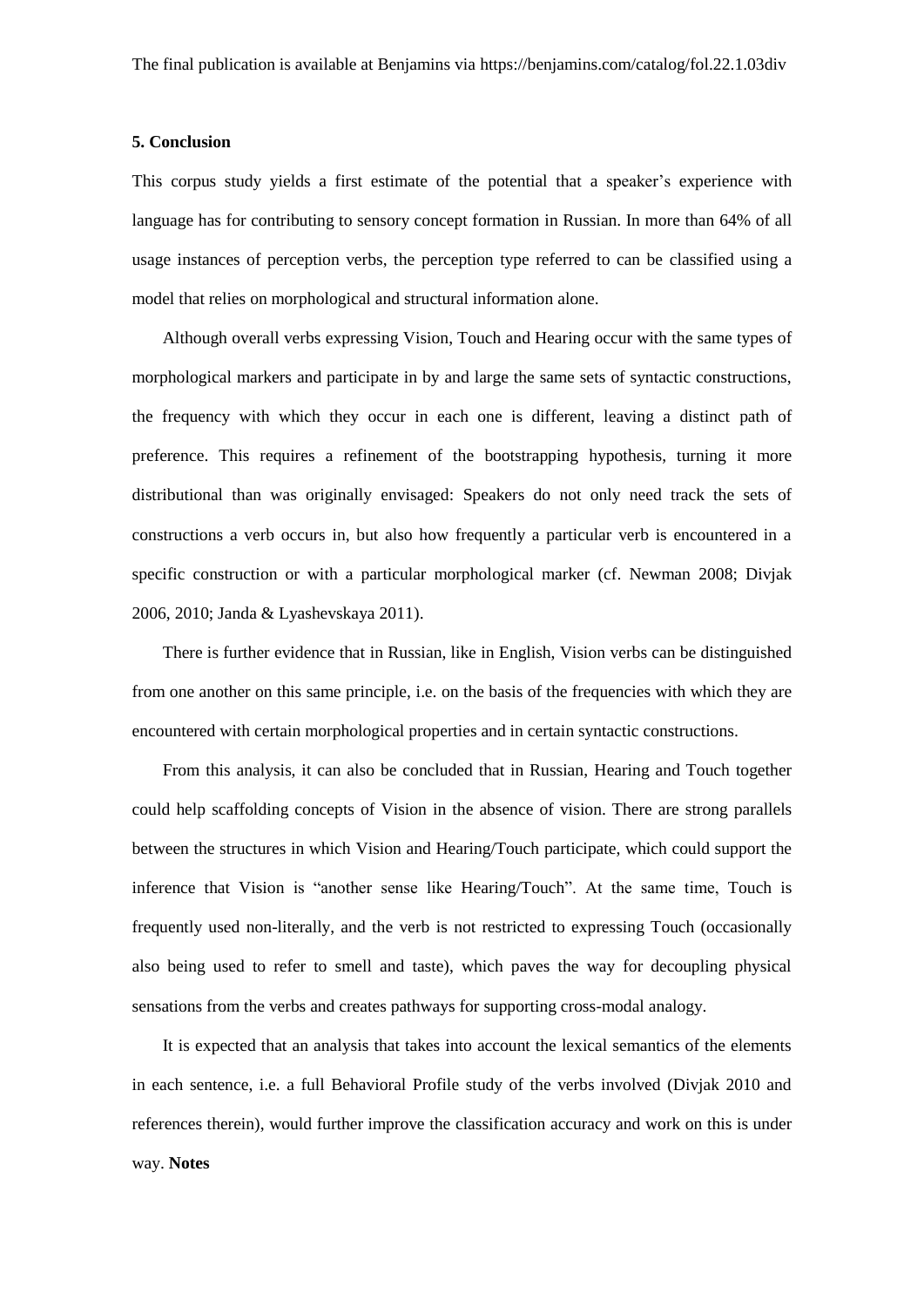\* I would like to thank the three anonymous FoL reviewers as well as Maria Ovsjannikova for valuable observations and suggestions.

1 Smell and taste have traditionally been considered inferior, that is have been said to play a less prominent role in humans, but see Wnuk & Mahid (2012) for a recent reassessment.

<sup>2</sup> An alternative that is less frequently encountered in the corpus is *potrogat'* ('touch'), which occurs 714 times in the written subcorpus and only 30 times in the oral corpus (last checked on 07.02.2013). The lower frequency of occurrence for the perfective variant *potrogat'* is possibly due to it being more limited to expressing physical sensation than its counterpart *tronut'*, as native speakers report.

<sup>3</sup>A reviewer insisted that osjazat*'* would be a more appropriate experiential candidate for Touch since it relates to osjazanie, a psychological term for tactile experience. The latter being true, the verb *osjaгat'* is not only highly specific (comparable to referring to vision as ophtalmoception) but also not very frequent, in particular in spoken language (there are about 300 occurrences in the written 130 million word corpus and 8 in the spoken 10 million word corpus). This makes it unlikely for average non-highly educated speakers to know it.

<sup>4</sup> In fact, it is also possible to hear a smell in Russian.

<sup>5</sup> Four of these used *čuvstvovat'/počuvstvovat'* to encode smell, while three were homomyms, with tronu representing a form of the noun 'throne' rather than of the verb 'touch'.

<sup>6</sup> I am using the terms participle here to refer to the Russian *pričastie* (adjectival participle) and the term gerund to refer to *deepričastie* (adverbial participle). This is standard practice (compare Janda & Lyashevskaya 2011) and does not imply that the categories would behave identically in English and in Russian.

 $\frac{7}{100}$  The level "none" used with tense, number and person signals that this variable does not apply to a certain form, e.g. infinitives in Russian are not marked for tense, number and person and would be tagged "none" for all three.

<sup>8</sup> Janda & Solovyev (2009) report that, based on their data, usually only 6-10 constructions are needed to accurately represent the constructional profile of a verb.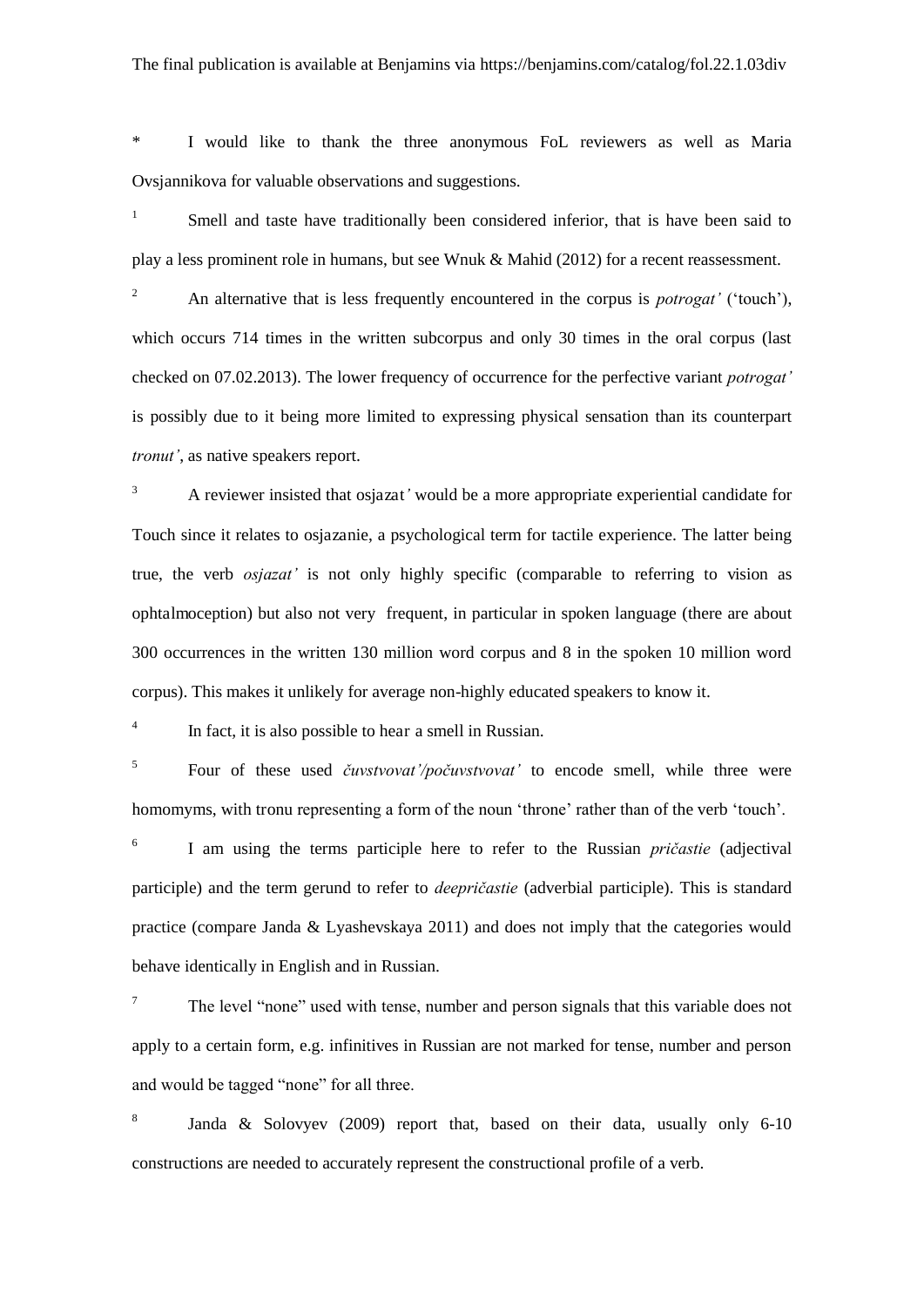$\overline{9}$ As one reviewer pointed out, some of the perception verbs have developed nonperceptual meanings, such as look being used to mean understand (as in  $\hat{H}$  *cMompio, mbl* уходишь 'As far as I understand, you are leaving') or wait (Посмотрим, что он скажет 'Let's wait for his opinion') in certain contexts, and some have grammaticalized (CMOMPA umo выбирать 'Depends on what to choose'.) There were no examples of these constructions in the corpus sample analysed, and as such, they will remain outside the scope of the discussion.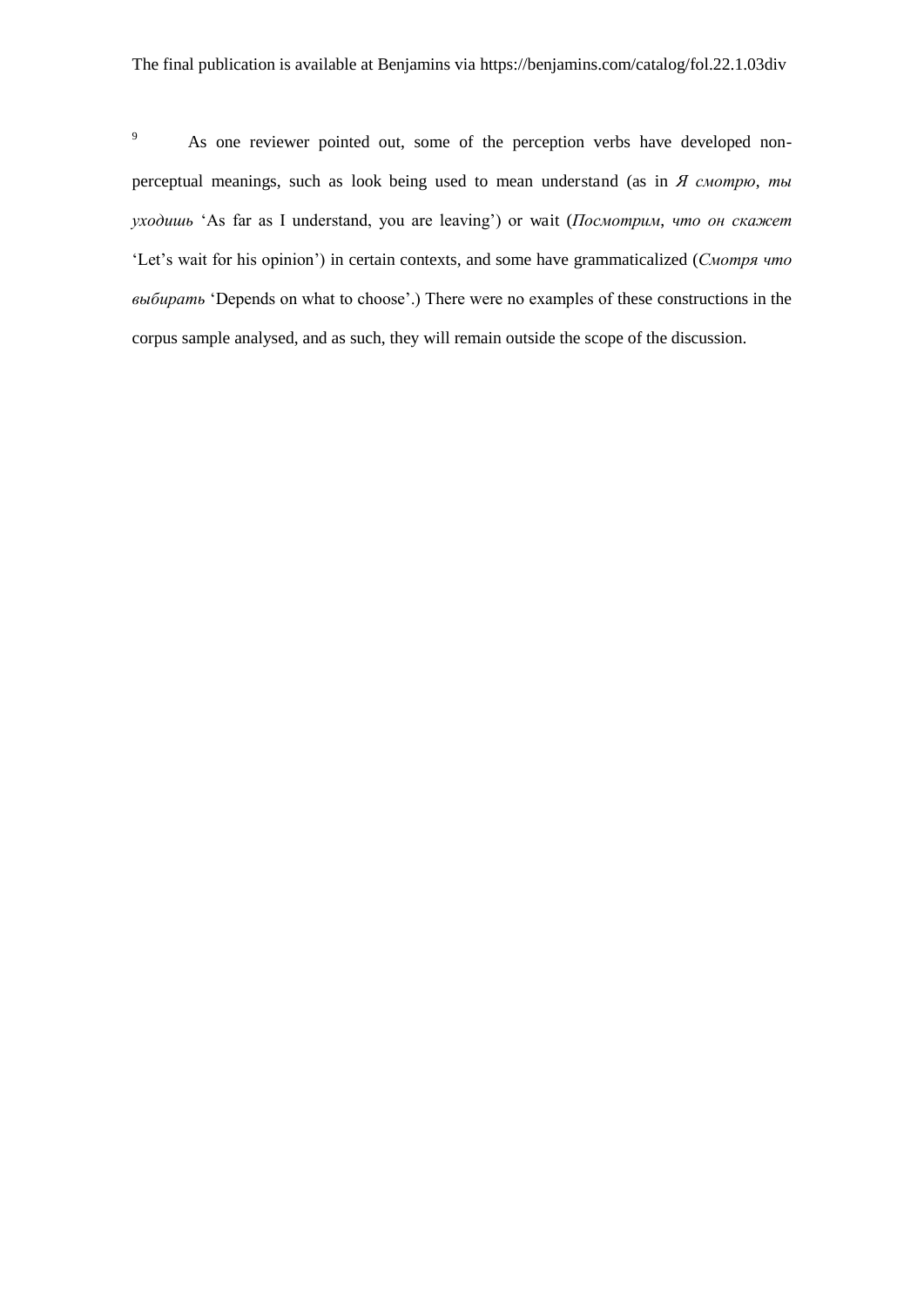#### **References**

- Apresjan, Jurij D. 1967. Экспериментальное исследование семантики русского глагола [Eksperimental'noe issledovanie semantiki russkogo glagola]. Moskva: Nauka.
- Divjak, Dagmar. 2003. On trying in Russian: a tentative network model for near(er) synonyms. "Belgian Contributions to the 13th International Congress of Slavicists, Ljubljana, 15-21 August 2003". Slavica Gandensia 30. 25-58.
- Divjak, Dagmar. 2006. Ways of Intending: Delineating and Structuring Near-Synonyms. In Stefan Th. Gries & Anatol Stefanowitsch (eds.), Corpora in cognitive linguistics. Corpusbased Approaches to Syntax and Lexis, 19-56. Berlin: de Gruyter. [Trends in Linguistics].
- Divjak, Dagmar. 2010. Structuring the Lexicon: a Clustered Model for Near-Synonymy. Berlin: de Gruyter.
- Divjak, Dagmar & Stefan Th. Gries. 2006. Ways of Trying in Russian. Clustering Behavioral Profiles. Journal of Corpus Linguistics and Linguistic Theory 2 (1). 23-60.
- Harris, Zellig. 1954. Distributional structure. Word 10 (23). 146–162.
- Hofmann, Thomas. 1999. Probabilistic Latent Semantic Analysis. Proceedings of the Fifteenth Conference on Uncertainty in Artificial Intelligence (UAI'99).
- Karlsson, Fred. 1986. Frequency Considerations in Morphology. Zeitschrift fur Phonetik, Sprachwissenschaft und Kommunikationsforschung 39. 19-28.
- Landau, Barbara & Lila Gleitman. 1985. Language and experience. Evidence from the blind child. Cambridge, MA: Harvard University Press.
- Landauer, Thomas K., Peter W. Foltz & Darrell Laham. 1998. Introduction to Latent Semantic Analysis. Discourse Processes 25. 259-284.
- Levin, Beth. 1993. English verb classes and alternations: a preliminary investigation. Chicago: University of Chicago Press.
- Li, Jianguo & Chris Brew. 2008. Which are the best features for automatic verb classification? In Proceedings of ACL-08: HLT, Columbus, Ohio, USA, 434–442.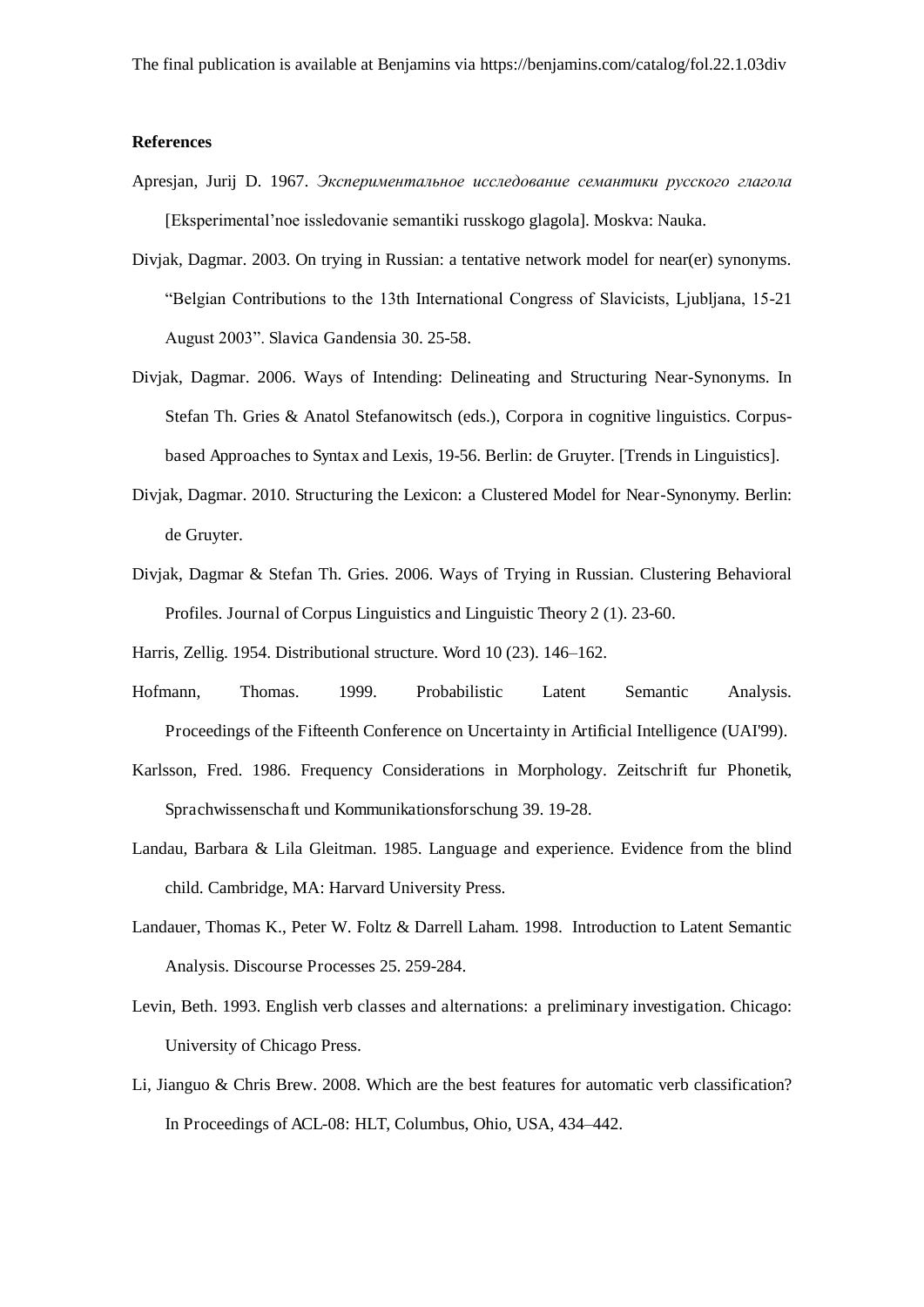- Louwerse, Max M. 2011. Symbol interdependency in symbolic and embodied cognition. TopiCS in Cognitive Science 3. 273-302.
- Louwerse, Max M. & Patrick Jeuniaux. 2010. The linguistic and embodied nature of conceptual processing. Cognition 114. 96-104.
- Matthews, P.H. 2007. The concise Oxford dictionary of linguistics (2<sup>nd</sup> edition). Oxford: OUP.
- Nesset, Tore, Laura A. Janda, Julia Kuznetsova, Ol'ga Lyashevskaya, Anastasia Makarova Svetlana Sokolova. 2008. Why poslushat', but uslyshat'? Poljarnyj Vestnik 11. 38-46.
- Newman, John. 2008. Aiming low in linguistics: Low-level generalizations in corpus-based research [downloaded from http://www.johnnewm.org/downloads/; page last accessed on 07.06.2013]
- The Oxford Russian-English Dictionary; 2nd Revised edition. 1993. Paul Falla, Marcus Wheeler & Boris Unbegaun (eds.). Oxford: Oxford University Press.
- Paducheva, Elena. 2004. Динамические модели в семантике лексики. Moskva: Языки славянской культуры.
- Paradis Carita & Mats Eeg-Olofsson. 2013. Describing Sensory Experience: The Genre of Wine Reviews. Metaphor & Symbol 28 (1). 22-40.
- RNC. Национальный корпус русского языка. [http://ruscorpora.ru/en/index.html data extracted July 2012].
- Riordan, Brian & Michael N. Jones. 2011. Redundancy in Perceptual and Linguistic Experience: Comparing Feature-Based and Distributional Models of Semantic Representation. TopiCS in Cognitive Science (3), 303–345.

Sahlgren, Magnus. 2008. The Distributional Hypothesis. Rivista di Linguistica 20 (1). 33-53.

- Šteinfeldt, Evi. 1970. Russian word count. Moscow: Progress.
- Vigliocco, Gabriella, Lotte Meteyard, Mark Andrews & Stavroula Kousta. 2009. Toward a Theory of Semantic Representation. Language and Cognition 1(2). 219–247.
- Wilson, Margaret. 2002. Six views of embodied cognition. Psychonomic Bulletin and Review, 9  $(4)$ . 625-636.